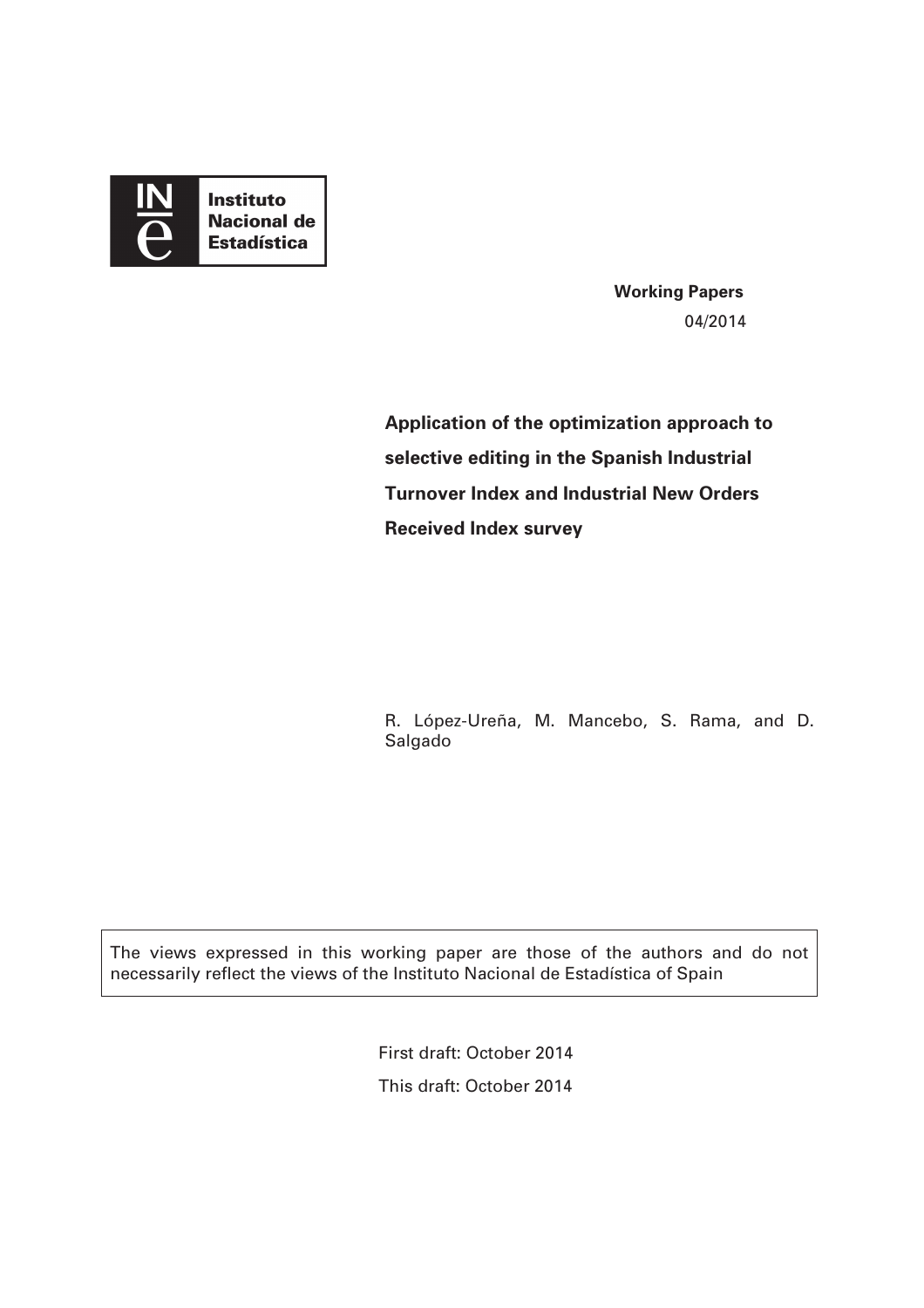**Application of the optimization approach to selective editing in the Spanish Industrial Turnover Index and Industrial New Orders Received Index survey** 

#### **Abstract**

We describe in detail the redesign process of the editing and imputation strategy of the Spanish Industrial Turnover Index and Industrial New Orders Received Index survey. This process incorporates the optimization approach to selective editing in its combinatorial version, which we show to contain the score function approach for output editing as a particular case. We also include considerations about editing during data collection and a standardized expression for edits in short-term business statistics. The process embraces from the design of the new edits to their implementation in production. As a global result, the rate of selected units for interactive editing (the most resource-consuming directly impinging on both costefectiveness and response burden) has been reduced 20 percentage points on average without diminishing data quality.

#### **Keywords**

Selective editing, optimization approach, editing and imputation strategy design

#### **Authors and Affiliations**

S. Rama and D. Salgado S.G. Metodología y Desarrollo de la Producción Estadística Instituto Nacional de Estadística R. López-Ureña and M. Mancebo S.G. Estadísticas Coyunturales y Precios Instituto Nacional de Estadística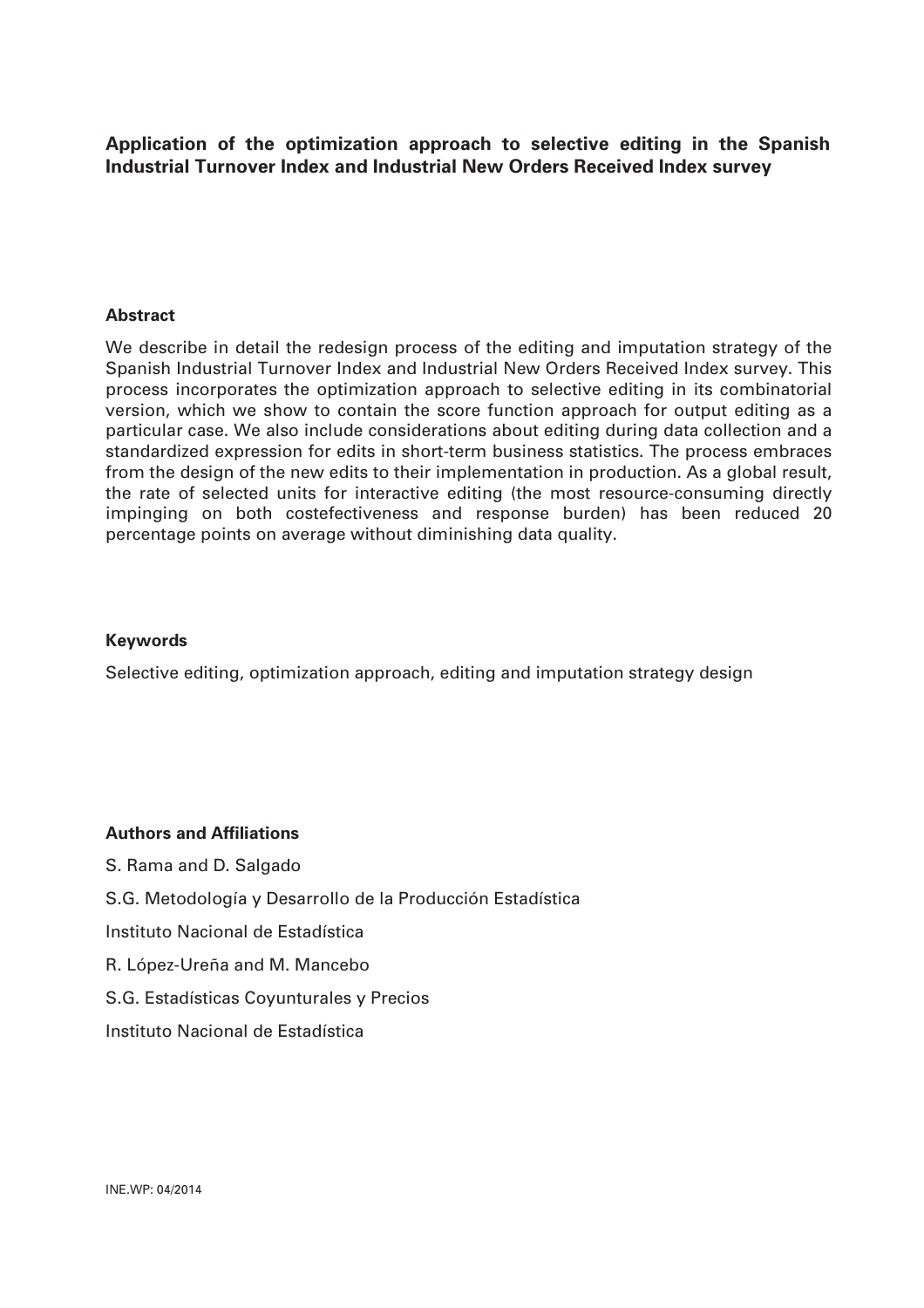# Application of the optimization approach to selective editing in the Spanish Industrial Turnover Index and Industrial New Orders Received Index survey

R. López-Ureña, M. Mancebo, S. Rama, and D. Salgado

#### **Abstract**

We describe in detail the redesign process of the editing and imputation strategy of the Spanish Industrial Turnover Index and Industrial New Orders Received Index survey. This process incorporates the optimization approach to selective editing in its combinatorial version, which we show to contain the score function approach for output editing as a particular case. We also include considerations about editing during data collection and a standardized expression for edits in short-term business statistics. The process embraces from the design of the new edits to their implementation in production. As a global result, the rate of selected units for interactive editing (the most resource-consuming directly impinging on both costefectiveness and response burden) has been reduced 20 percentage points on average without diminishing data quality.

# **1 Introduction**

The editing phase of the statistical production process has been well documented as one of the more resource-consuming, time and money included (FCSM, 1990; Granquist, 1997). More recently, this fact can be thought of as part of the ineludible need of streamlining and optimising the whole production process at Statistical Offices (EFTA/Eurostat/UNECE, 2007; MSIS, 2012, 2013).

In this realm, several efforts to improve the editing phase at Statistics Spain have been undertaken in last years. These efforts have entailed some theoretical proposals (Arbués et al., 2012; Salgado et al., 2012), which have recently crystalised in an optimization approach to selective editing (Arbués et al., 2012; Arbués et al., 2013). The ultimate objective in this approach is to optimise the selection of influential units, both at the input and output editing phases.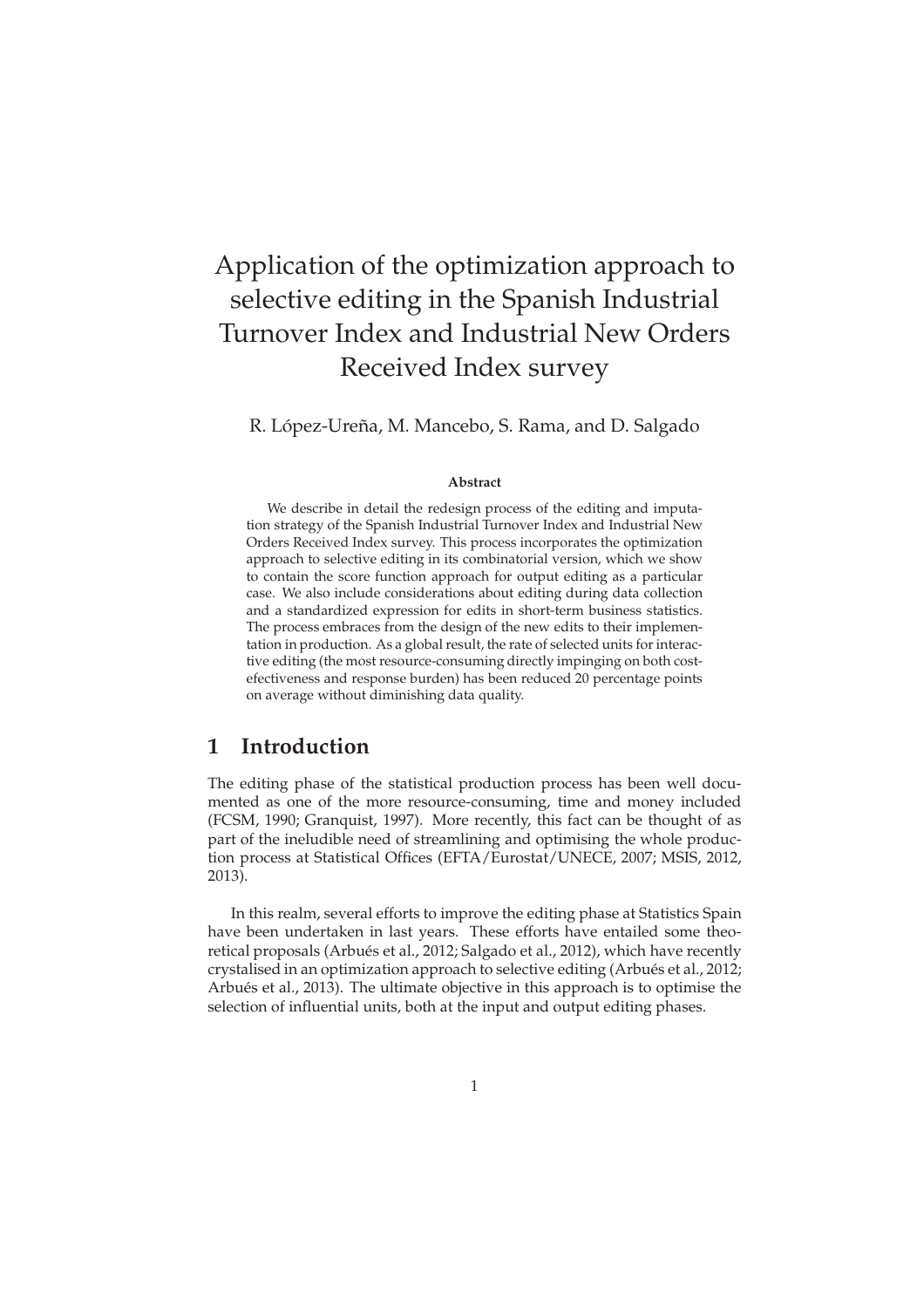During the years 2011 and 2012 a thorough study was conducted using both (nearly) raw and edited data from the Spanish Industrial Turnover Index (ITI) and Industrial New Orders Received Index (INORI) survey (INE, 2011). A redesign of its editing strategy was proposed and tested in a simulation exercise using these sets of data. The results were encouraging, since a reduction of recontact and follow-up rates were obtained whereas no reduction of data quality was detected. In October, 2012 the decision of implementing the new strategy was taken and in February, 2013 the first collection of data using this approach was put into practice. Since then, actual (not simulated) recontact and follow-up rates in production with tantamount data quality have been confirming the improvement in this production phase.

This paper depicts this study and its implementation. In section 2, we briefly review the principles of the optimization approach to selective editing for its later adaptation to the editing strategy of the ITI and INORI survey. We show in subsection 3.1 how the strategy was redesigned taking into account the characteristics of the survey, in subsection 3.2 how specific edits for the input editing phase were constructed, in subsection 3.3 how the optimization approach was adapted to this survey, in subsection 3.4 how the simulations were performed and in subsection 3.5 how the new strategy was implemented in production. In section 4 we collect the main conclusions of this pilot experience, which has become the basis at Statistics Spain for a more ambitious programme of redesign of editing strategies of short-term business statistics. As we point out later on, this experience suggests that there still exists ample room for further theoretical work.

# **2 The optimization approach, briefly revisited**

The optimization approach to selective editing begins by explicitly setting out two generic principles for the data editing production phase (Arbués et al., 2013) already present in the literature since some time ago (Latouche and Berthelot, 1992):

- i) editing must minimize the amount of resources deployed to recontacts, follow-ups and interactive tasks, in general;
- ii) data quality must be ensured.

These principles will be the basis for the formulation of a generic optimization problem whose solution will be the optimal selection of units to be edited interactively.

By and large, we need two ingredients to pose the problem in full detail. On the one hand, we need an important element throughout all the statistical production process: the available information to carry out a task. In particular, we distinguish three dimensions in this concept of available information, namely,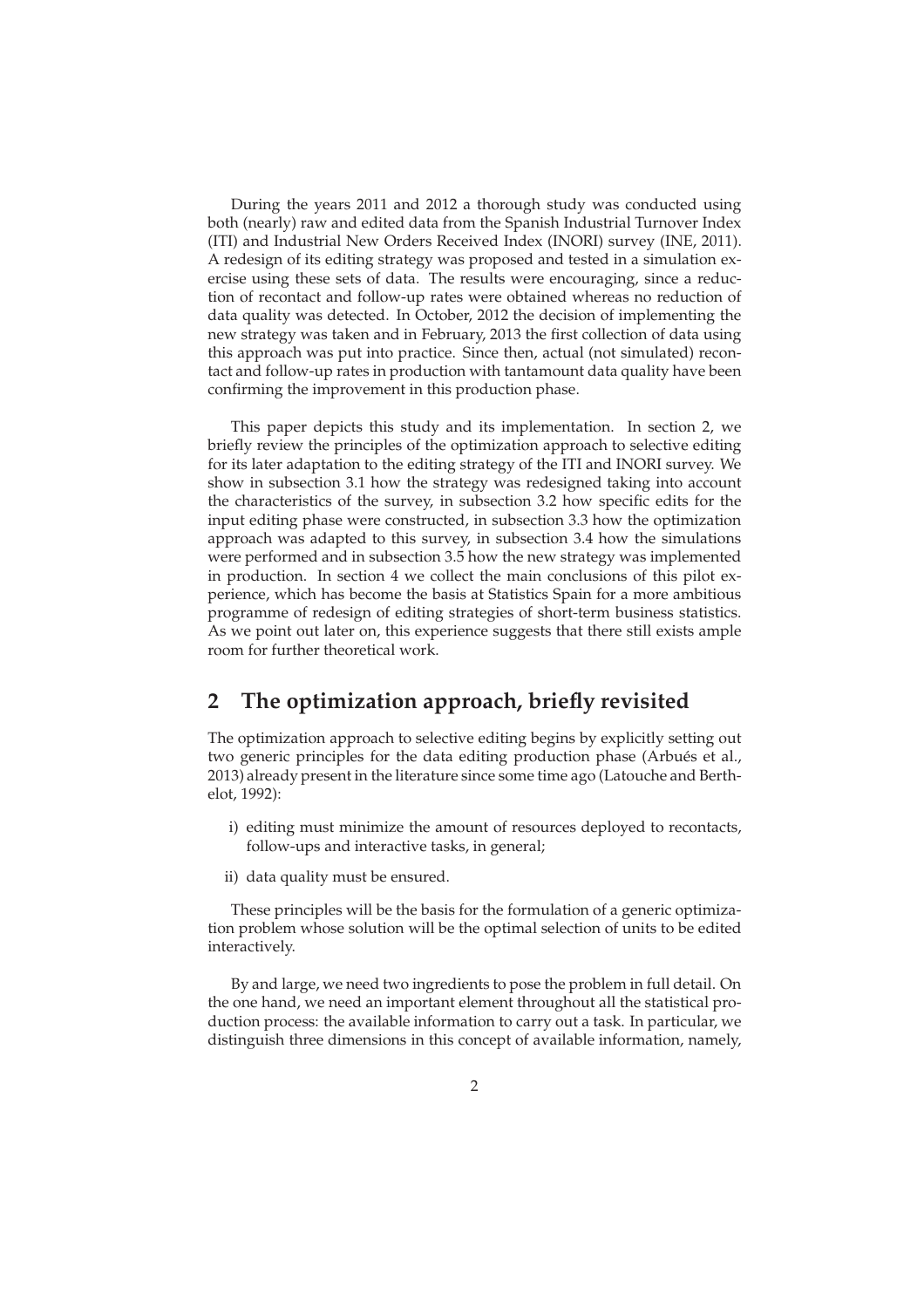longitudinal, cross-sectional and multivariate. By longitudinal we mean the value of variables for each unit in previous time periods. By cross-sectional we refer to the information stemming from the sample at the current period. Finally, by multivariate we signify the information arising from the multidimensional character of the survey. We introduce the concept of available information into the problem by using random variables Z upon which we will condition the different variables, i.e. we will use conditional expectations on Z (see Arbués et al. (2013) for details).

On the other hand, we need to specify the classical elements of an optimization problem (see e.g. Nemhauser and Wolsey (1999)), namely, the variables, the objective function and the restrictions.

The variables will constitute the so-called *selection strategy vector*  $\mathbf{R} \in \{0,1\}^{\times n}$ , where  $R_k = 0$  stands for unit k being selected for interactive editing and  $R_k = 1$ , otherwise (see Arbués et al. (2013) for details about this counterintuitive assignment). Occassionally, a subset of the indices  $1 \leq k \leq n$  will be fixed, which we shall denote compactly by  $\mathbf{R} \in \Omega \subset \{0,1\}^{\times n}$ . The selection strategy vector is random, that is, its probability distribution will be the object of the optimization problem. From a more general standpoint the variables can be thought of as the conditioned random variables  $R_k | \mathbf{Z}, k \in \mathcal{S}$ .

The objective function is esentially the number of units to edit interactively, so as a first indication we consider  $\sum_{k\in s} R_k$  (note that this amounts to the number of units **not** to be edited interactively). But, since the selection strategy vector is a random variable, this objective function must be elaborated a bit further. The optimal expected number of units not to be selected will be given by  $\mathbb{E}_m \left[ \sum_{k \in s} R_k \big| \mathbf{Z} \right]$ , where  $m$  stands for any statistical model not embracing the sampling design. This is the function to maximize.

The restrictions will impose an upper bound on the increment of the mean squared error due to the possible presence of measurement errors in the estimators. Results by Arbués et al. (2013) show that we can keep the total mean squared error of an arbitrary linear estimator  $\hat{Y}^{(q)}$  under a chosen bound  $\eta_q \geq 0$ if we impose

$$
\mathbb{E}_m \left[ \sum_{k \in s} \sum_{l \in s} R_k R_l \Delta_{kl}^{(q)} | \mathbf{Z} \right] \leq \eta_q,
$$

where  $q \in \{1, ..., Q\}$ . The loss matrices  $\Delta^{(q)} = [\Delta^{(q)}_{kl}]_{1 \leq k,l \leq n}$  are conditional moments of the measurement errors  $\epsilon_k^{(q)} = y_k^{(q, obs)} - y_k^{(q, 0)}$  $\int_k^{(q,0)}$  given by<sup>1</sup>  $\Delta_{kl}^{(q)}$  =  $\mathbb{E}_m\left[\left|\epsilon_k^{(q)}\right|\right]$ k  $|\mathbf{Z}_k|$  if  $k = l$  and  $\Delta_{kl}^{(q)} = 0$  if  $k \neq l$ . These moments are computed using a so-called *observation-prediction* model (Arbués et al., 2013) for the observed

<sup>&</sup>lt;sup>1</sup>We focus on the absolute value loss function. For the squared loss choice see Arbués et al. (2013).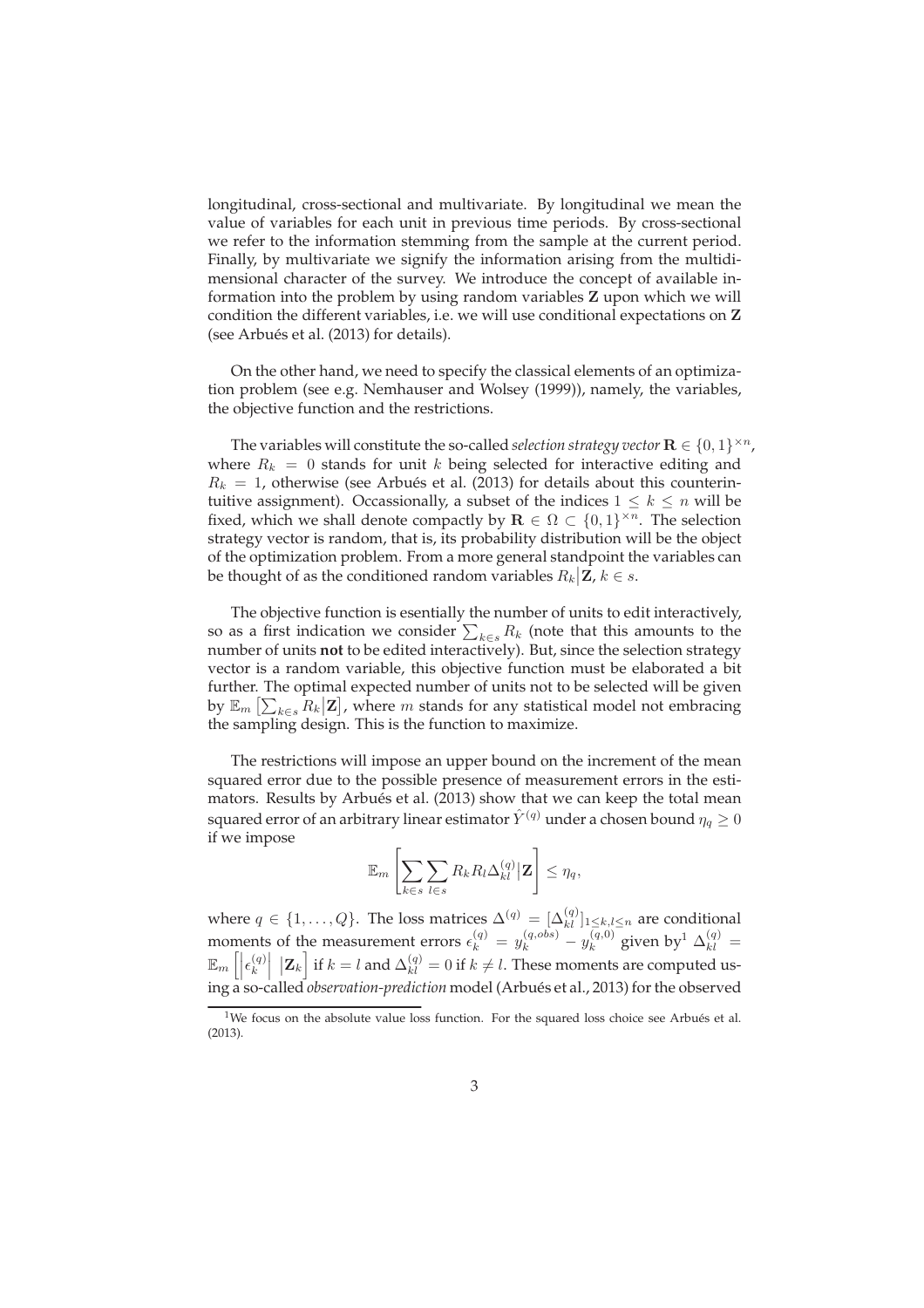(measured) variables  $y^{(q,obs)}$  and true variables  $y^{(q,0)}$ , succinctly denoted by the subscript m.

The generic optimization problem then reads

$$
[P_0] \quad \max \mathbb{E}_m \left[ \mathbf{1}^T \mathbf{R} | \mathbf{Z} \right]
$$
\n
$$
\text{s.t.} \quad \mathbb{E}_m \left[ \mathbf{R}^T \mathbf{\Delta}^{(q)} \mathbf{R} | \mathbf{Z} \right] \le \eta_q, \quad q = 1, 2, ..., Q,
$$
\n
$$
\mathbf{R} \in \Omega.
$$
\n
$$
(1)
$$

Now depending on the available information Z used we arrive at different realizations of problem  $P_0$ . In Arbués et al. (2013) we contemplated two extreme cases: either Z reduces to the longitudinal and multivariate dimensions of the available information or it also includes its whole cross-sectional dimension. Notice that this is equivalent to consider input editing or output editing, respectively. In the first case, the problem  $P_0$  drives us to a stochastic optimization problem, whereas in the second case, it yields a combinatorial optimization problem.

The stochastic version requires to solve an intermediate optimization problem (Arbués et al., 2012) and a standard Matlab optimization routine was used when developing these ideas (Arbués and Revilla, 2014; Arbués et al., 2011). Currently, a specific algorithm for this problem is under development so that it can be more easily inserted in the production chain. Results will be reported elsewhere (Salvador and Salgado, 2014). In the subsequent, no further use of the stochastic version is made.

The combinatorial version reads

$$
[P_{co}(\boldsymbol{\eta}, \Omega)] \qquad \max \mathbf{1}^{T} \mathbf{r}
$$
  
s.t. 
$$
\mathbf{r}^{T} \mathbf{M}^{(q)} \mathbf{r} \leq \eta_{q}, \quad q = 1, 2, ..., Q,
$$

$$
\mathbf{r} \in \Omega,
$$
 (2)

where  $\mathbf{M}^{(q)} = \mathbb{E}_m \left[ \Delta^{(q)} \middle| \mathbf{Z}^{cross} \right]$  and the original random selection strategy vector R reduces to the deterministic vector r. As before,  $r_k = 0$  entails that unit k is selected for interactive editing and  $r_k = 1$ , otherwise. Now the selection is obtained with probability 1.

The solution to problem  $P_{co}$  gives the optimal selection of units to be edited interactively. We have proposed a greedy search algorithm (Salgado et al., 2012) whose main characteristics can be read in the appendix A. It is important to keep in mind that this sort of algorithms is heuristic, yielding in this case a suboptimal solution. This suboptimality is equivalent in practice to a little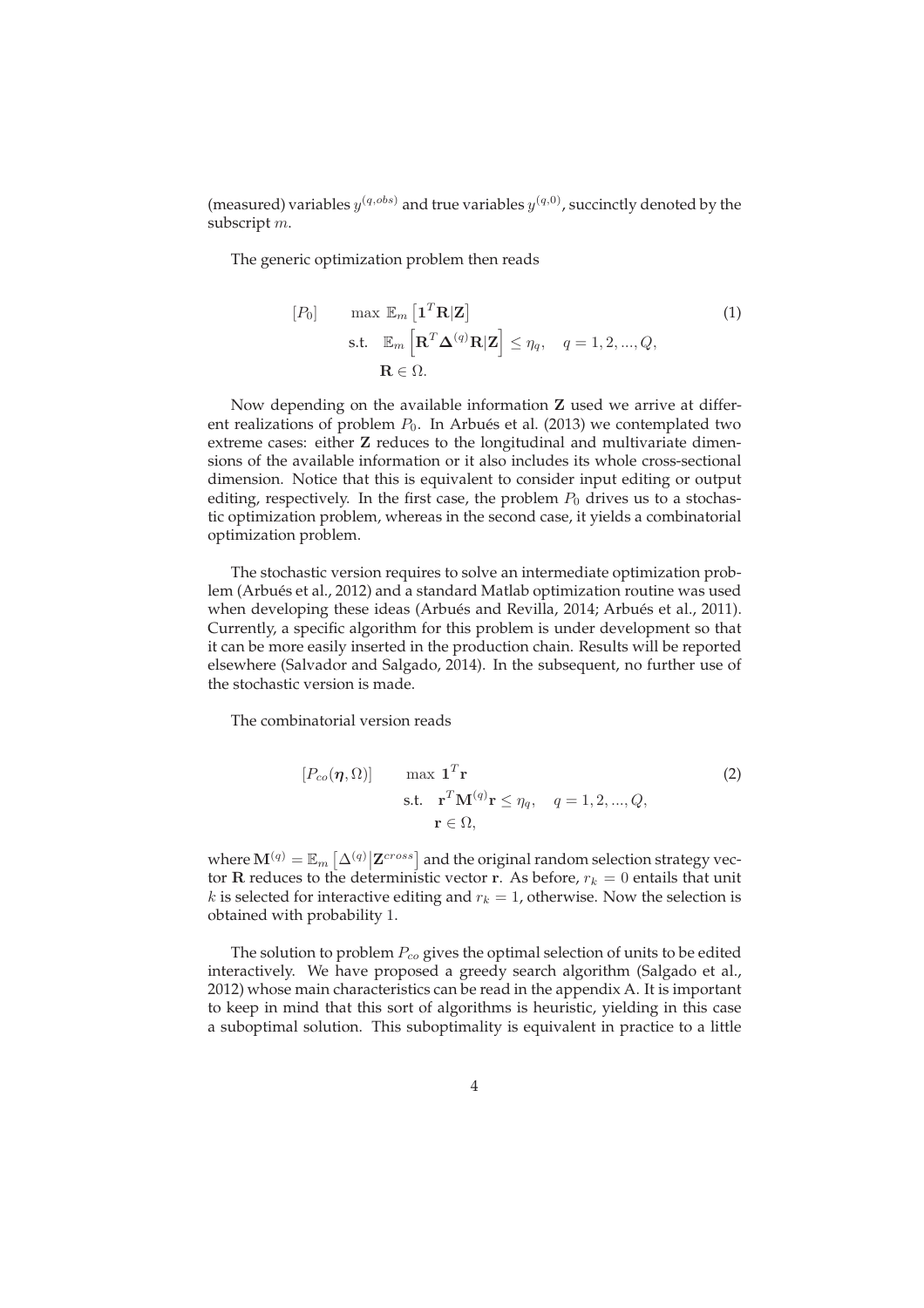amount of overediting.

From the field work standpoint, it is more adequate to have a prioritization of units instead of a selection (see Arbués et al. (2013) for a discussion). To achieve this we have proposed a prioritization algorithm based on the decremental construction of a sequence of upper bounds  $\eta^{(i)}$  so that in each iteration  $i$  a new unit is selected for interactive editing, the previously selected ones being fixed.

These two ingredients, the greedy search algorithm and the prioritization algorithm, allow us to prove that we can recover the traditional approach based on score functions (see de Waal et al. (2011) and multiple references therein). The diagonal moments  $M_{kk}^{(q)}$  play the role of the local score functions whereas the infeasibility function  $h$  used to perform the local search plays a role analogous to that of the global score function. The proof is included in the appendix B. Thus, the combinatorial proposal offers a more solid basis to the traditional heuristic approach, justifying the choice of a global score function as a method of performing the suboptimal selection dealing with the estimators at stake (one per restriction) in different ways. Furthermore, since the optimization approach contains the construction of statistical models (observation-prediction models) in a natural way, a priori it extends the traditional approach by allowing us to consider qualitative variables. This line of work is in progress with the use of logistic regression models in the Spanish National Health Survey and related results will be also reported elsewhere.

Nonetheless, for the ITI and INORI survey we will concentrate upon quantitative variables. For the output editing phase we will use the combinatorial approach. Thus we will construct the diagonal loss matrices  $M<sup>(q)</sup>$  and choose a particular infeasibility function  $h$  to prioritize the units. This procedure will be applied to each (quasi) minimal publication cell. Taking into account field work constraints, we will assign a maximal number of units to be edited for the whole sample. The number of selected units in each cell will be allocated through an algorithm specifically designed for this purpose.

## **3 The design of the new strategy**

## **3.1 The Spanish ITI and INORI survey**

The current Spanish ITI and INORI (INE, 2011) are computed under a joint survey whose aim is to offer an anticipated measurement of the evolution of the industrial production in the country. It complies with different European regulations (EC Council Reg, 1998, 2005). Although the INORI has been recently suppressed from these regulations, Statistics Spain currently continues conducting both surveys.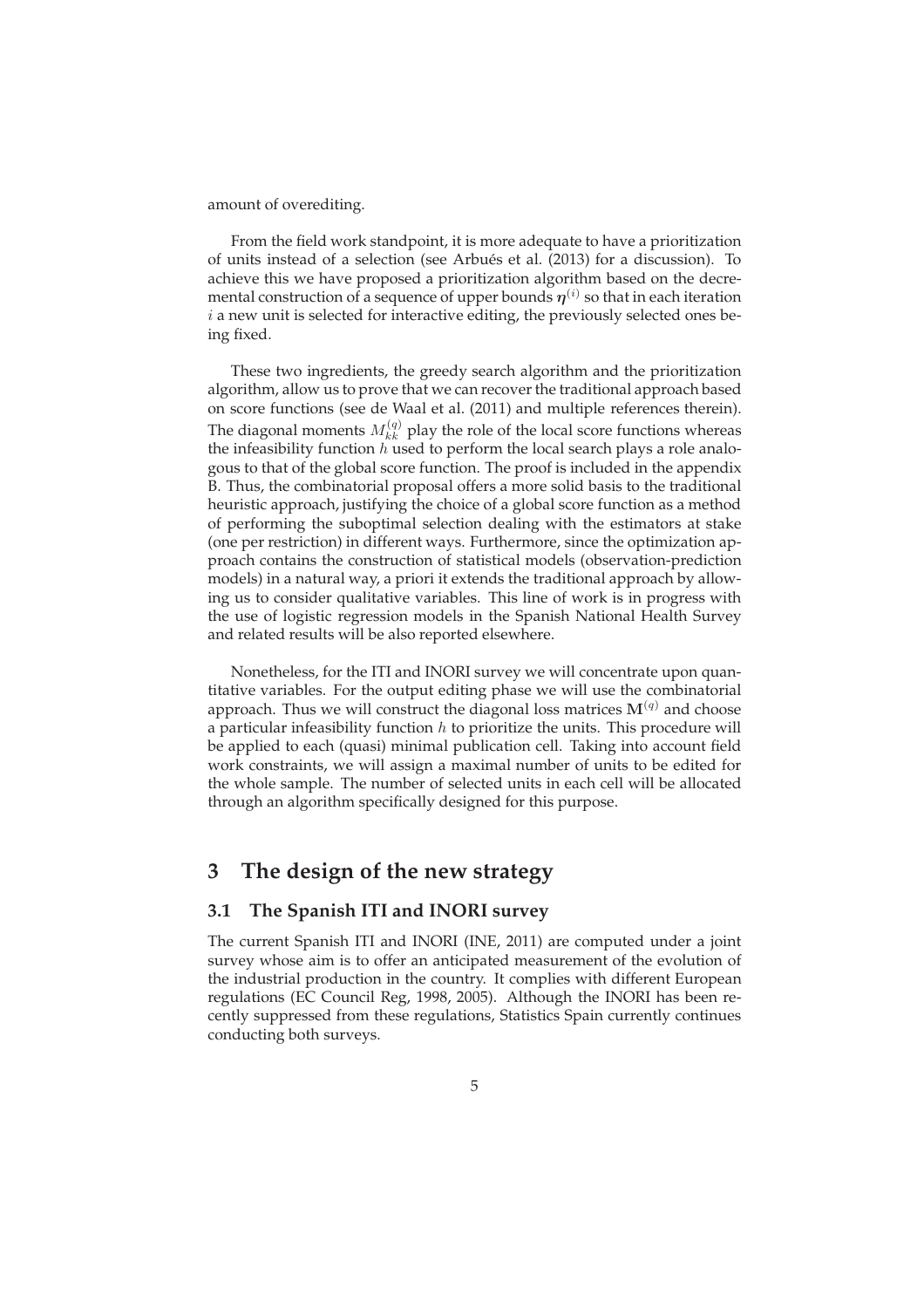The ITI has the objective of measuring the evolution of the demand aimed at the industrial branches. The INORI, in turn, has the objective of measuring the evolution of the future demand aimed at these industrial branches. Both the ITI and the INORI are value indicators, in other words, they measure the joint evolution of quantity, quality and price.

From a methodological standpoint, the main pertinent characteristics of the survey are as follows:

- (a) It is a fixed panel of aprox. 11000 industrial establishments selected by cut-off (originally coincident with the Spanish Industrial Production Index sample).
- (b) There are several data collection modes: CAWI, mail, email, fax and telephone. CAWI-mode received questionnaires are collected with a global parameterized IT tool called IRIA (Bercebal and Maldonado, 2014). This tool has been designed at Statistics Spain to collect data for all surveys, either business or household surveys. It stands up as the first major step towards the streamlining and standardization of the production process at Statistics Spain. The rest of questionnaires are collected, recorded and coded at several provincial delegations.
- (c) Estimates correspond to Laspeyres indices disseminated for 37 publication cells identified as certain divisions and subdivisions<sup>2</sup> of the  $NACE<sup>3</sup>$ Rev. 2, without geographical breakdown for the total turnover and total new orders received. This dissemination plan has been recently broken down into geographical regions<sup>4</sup>. This change was not present during the redesign process and it will not be taken into account.

The general approach to design the new E&I strategy is that depicted in the EDIMBUS manual (EDIMBUS, 2007) (see also de Waal et al. (2011) for a wider overview), which offers clear guidelines aiming to a harmonization of this phase of the statistical production process within the European Statistical System. This general approach, which embraces post-capture data editing, is complemented with an extra initial stage to edit questionnaires during collection when possible (mainly with computer-assisted collection modes).

The new strategy aims at selecting units for interactive editing more efficiently. It preserves much of its past structure comprising the following stages:

1. Editing during collection. This stage was already present. However, now completely new edits are proposed for the CA modes to flag suspicious

<sup>&</sup>lt;sup>2</sup>A functional domain-specific splitting of NACE divisions into smaller units, but larger than groups.

<sup>&</sup>lt;sup>3</sup>Actually of the CNAE2009, the Spanish almost equivalent classification.

<sup>&</sup>lt;sup>4</sup>The Spanish CCAA, which are equivalent to NUTS2 geographical regions in the European Statistical System.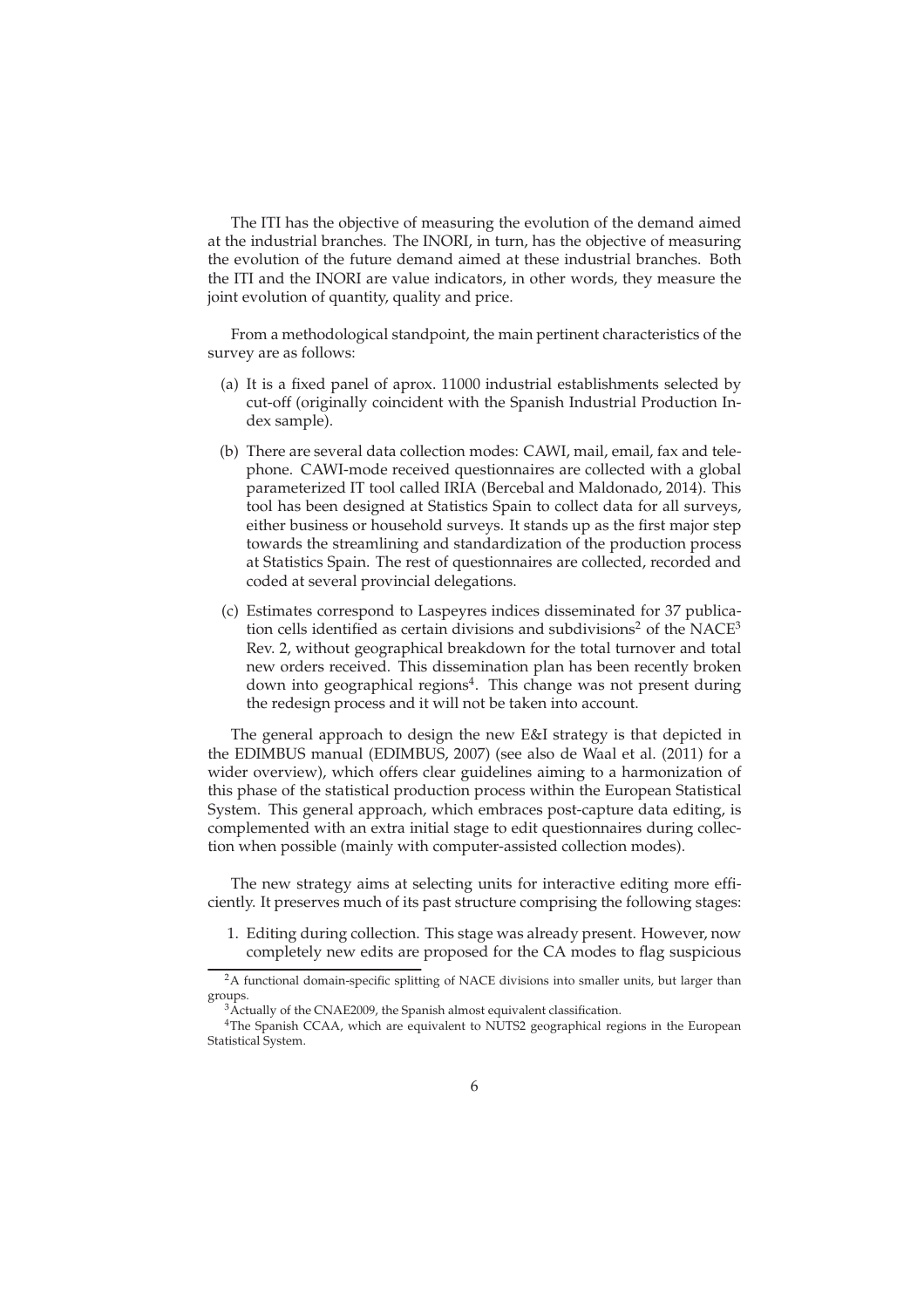questionnaires during the CAWI, thus prompting the respondent for a first revision.

- 2. Longitudinal phase. This stage was also present in the old strategy and conducted at the provincial delegations. Now, a similar set of edits is posed both for CAWI collected units whose data are already in the system and for data collected with different modes to select those questionnaires entering into interactive editing, which is still conducted at the provincial delegations.
- 3. Cross-sectional phase. This stage is completely new. All questionnaires already subjected to the preceding phases are sent to the central office where a final selection of units is performed for a further revision at the provincial delegations.
- 4. Macro editing and validation phase. This stage comprises the final macro editing and validation works carried out by the subject matter experts of the unit responsible for the survey. Almost nothing new is added in this stage.

The core of the new strategy lies on the design of the new edits used to flag units for interactive editing. Clearly the objective is to gain efficiency in the editing phase by minimizing the interactive editing work but maintaining the same data quality. This course of action also prevents us from a complete redesign of the strategy which may impinge on more intricate aspects such as a reassignment of positions or tasks within the organization, training personnel on new processes, etc. The goal is to edit interactively more efficiently to optimize resources while keeping the same organizational structure.

In this sense, more efficient and less edits have been proposed and tested. First we present the edits for the first and second stages. Then we show different adaptations of the combinatorial optimization approach for the third stage. All these stages are used together in the simulation exercise, from which decisions are taken for the implementation of the strategy in production. In our view, all these elements can hold interest in their own for the editing strategy redesign or fine-tuning considerations of other surveys.

#### **3.2 The interval-distance edits**

The sets of edits both for the first and second stages are indeed similar, except for their parametrization. Thus we will treat them as a unique set.

It comprises two kind of edits. First, we have the traditional format, range and balance edits, all of them hard edits arising from the nature and relation itself of the variables. Only those strictly necessary are posed for having logical coherence in the values. Second, statistical "correction" is pursued. To this end, let us focus on a variable  $y$  of interest for their later dissemination. The idea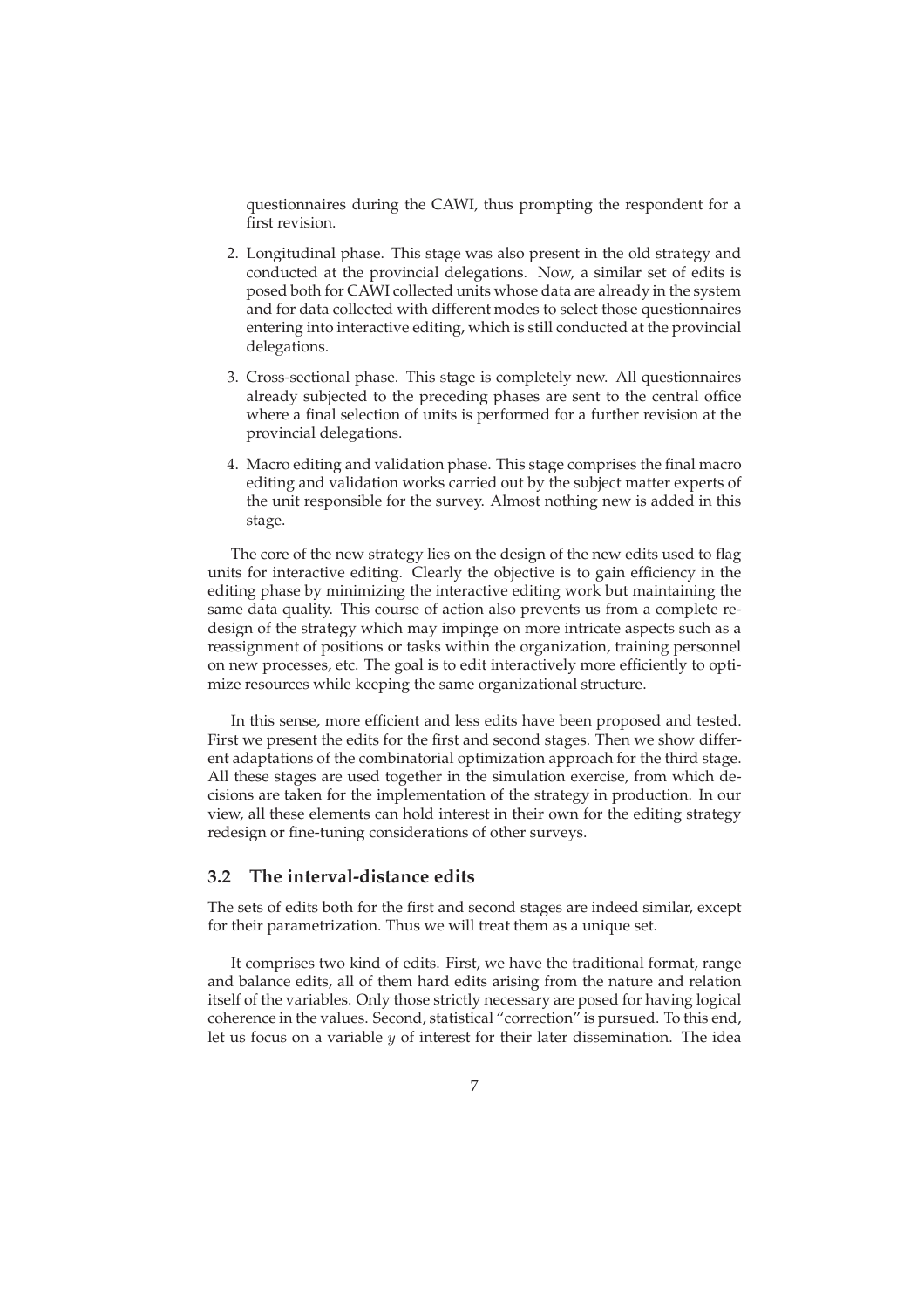is to critically construct a validation interval  $I_k$  and to determine a threshold value  $t_k$  for each unit  $k \in s$  in the sample. Then if the distance  $d_k = d(y_k, I_k)$  between the value  $y_k$  in the questionnaire and the interval  $I_k$  measured through the distance function d is greater than the threshold value  $d_k > t_k$ , the questionnaire is flagged. We call it an interval-distance edit.

There is not much new so forth, thus some comments are in due order. Admittedly this is indeed a local score function (see Latouche and Berthelot (1992) and multiple references in de Waal et al. (2011)), but as we have been progressing in the implementation of this idea we have observed its convenience both from theoretical and practical standpoints. Firstly, we bring it closer to the well-known if-then form of edits by de Waal (2005); de Waal et al. (2011). An edit e will be specified by (i) a condition  $C(y, x)$  for the objective y and possibly auxiliary x variables, (ii) a function  $f(y, x)$ , (iii) an interval  $I_k = [l_k, u_k]$ , (iv) a threshold  $t_k$ , and (v) a distance function d. If the unit k satisfies the condition  $C(\mathbf{y}_k, \mathbf{x}_k)$ , the edit is applied so that if  $d(f(\mathbf{y}_k, \mathbf{x}_k), I_k) > t_k$ , the unit is flagged.

We have observed several advantages of this form of the interval-distance edit. As we will show below, this form gives room for time series modelling techniques in a straightforward way. The use of these techniques is very appropriate to build edits as efficient as possible. Next, we can give a further simplified expression by synthesizing the condition  $d(f(\mathbf{y}_k, \mathbf{x}_k), I_k) > t_k$  into a larger interval  $I'_k$  so that the new condition reads  $f(\mathbf{y}_k, \mathbf{x}_k) \notin I'_k$ . Therefore, each unit  $k$  is assigned an interval  $I'_k$  and the system only has to check (i) if the condition  $C(\mathbf{y}_k, \mathbf{x}_k)$  is satisfied and (ii) in the positive case, if the value  $f(\mathbf{y}_k, \mathbf{x}_k)$  lies inside the interval  $I'_k$  or not. Finally, the versatility of the if-then form allows us to express other edits. For example, consider a balance edit  $y_1 + y_2 = T$  to be fulfilled by all units. Then the condition  $C(y, x)$  is identically true by construction, the function  $f(\mathbf{y}, \mathbf{x})$  is  $f(\mathbf{y}, \mathbf{x}) = y_1 + y_2$ , and the interval  $I'$  is degenerate  $I'_k = [T, T]$ . The strategy is thus expressed as a set of standardized interval-distance edits.

To build the edits, we have exploited the fact that this survey is a fixed panel, so that each respondent has a multivariate time series since the very time period it entered into the panel. We have focused on turnover and new orders received, whose indices are disseminated monthly<sup>5</sup>. Then we automatically adjust an ARIMA model for each unit  $k$  and each variable. This is performed using the program TRAMO-SEATS (Caporello and Maravall, 2004). For the next coming month we predict under these models the corresponding values  $\hat{y}_k$  for each unit. The actual working conditions force us to predict two months ahead in time, since preceding month values are not completely edited before starting the data collection process for the following month. These values will be the centre  $c_k = \hat{y}_k$  of each interval  $I_k = [c_k - r_k, c_k + r_k]$  for the total turnover and total new orders received.

<sup>5</sup>However see section 4.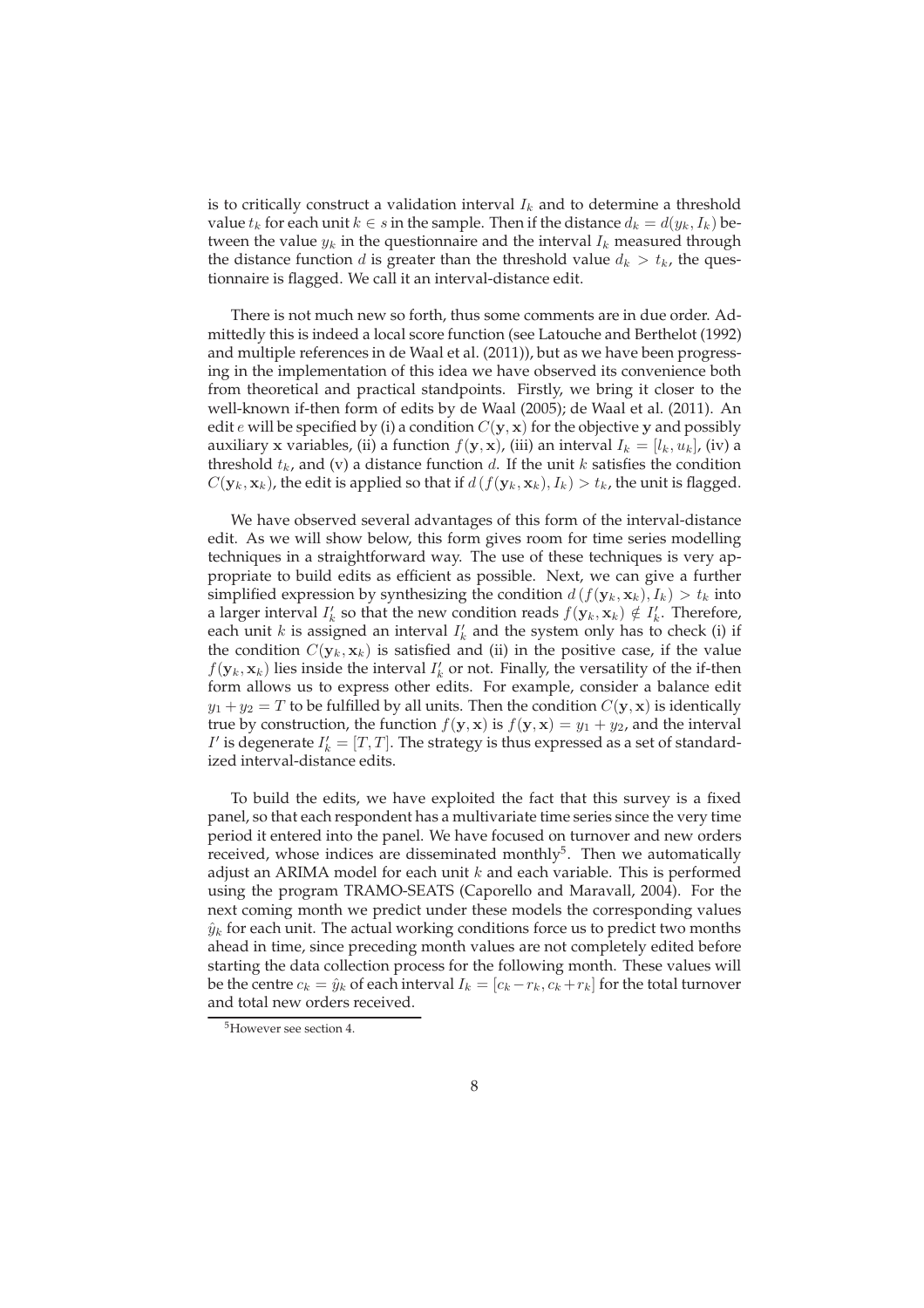The radius  $r_k$  is computed striving for efficiency. We have chosen  $r_k =$  $\eta \times \hat{\sigma}_k$ , where  $\eta$  is a parameter related to the efficiency of the intervals (see immediately below) and  $\hat{\sigma}_k$  is the estimated standard deviation under the same ARIMA model. To give concrete values to  $\eta$  we have proceeded as follows. We have defined the indicator HR as the ratio between the number of units which are correctly flagged regarding this variable (the value was changed) and the total number of flagged units. Notice that it is an approximation to the hit rate (EDIMBUS, 2007) (hence the notation). This pseudo-HR is computed using the last completely edited month whose both raw and edited values are available, in our case,  $t - 2$ . In practice this is performed using the set of (nearly) raw values collected and stored by IRIA and the set of completely edited values finally validated for  $t - 2$ . For this double data set,  $\hat{y}$  and  $\hat{\sigma}$  are computed disregarding the completely edited version of period  $t - 2$ . Then for different values of  $\eta$  we shall have different lengths of the intervals and thus different values of HR<sub>t−2</sub>. That is, we can write  $\overline{HR}_{t-2} = \overline{HR}_{t-2}(\eta)$ . Let us denote  $\eta_t^* = \text{argmax}_{\eta} \overline{HR}_{t-2}(\eta)$ , where the maximum is computed numerically for different values of  $\eta \in [0, 5]$ . Let  $\eta_t$  denote the value  $\eta$  for the radius of the intervals at time period t. We have set  $\eta_t = (1 - \lambda) \cdot \eta_{t-2} + \lambda \cdot \eta_t^*$ , where  $\lambda \in [0, 1]$ . Notice that under this choice the radii become shorter if the pseudo-hit rate decreases and vice versa, i.e. they are adjusted according to the efficiency of these edits.

For those units whose time series do not allow TRAMO-SEATS to adjust an ARIMA model automatically (for being too short or holding too many 0's or missing values, . . . ), we have proceeded as follows. We compute the ratios  $r_k^{(t)} = \frac{y_k^{(t)}}{y_k(t-2)}$  for the last available time period t. In our case, if the reference time period is t, then we compute  $r_k^{(t-2)}$  $\binom{1}{k}$ . Then we calculate the quantiles  $q_{li} = q_l \left( \left\{ r_k^{(t-2)} \right\} \right)$  $\begin{bmatrix} (t-2) \\ k \end{bmatrix}$  $k \in s_i$  $\setminus$ and  $q_{ui} = q_u \left( \left\{ r_k^{(t-2)} \right\} \right)$  $\begin{bmatrix} (t-2) \\ k \end{bmatrix}$  $k \in s_i$  $\setminus$ of degrees  $p_l \leq p_u \in [0,1]$  over the cells  $s_i$ . The interval for time period t is set as  $I_k = \left[ y_k^{(t-2)} \times q_{li}, y_k^{(t-2)} \times q_{ui} \right]$  if  $k \in s_i$ . The degrees  $p_l$  and  $p_u$  are chosen so as to obtain ample intervals (e.g.  $p_l \approx 0.05$  and  $p_u \approx 0.95$ ). In practice, indeed we have conservatively set as final validation intervals  $I_k^{ARIMA} \bigcap I_k^{RATIO}$ .

These intervals so computed together with the degenerate distance function  $d_1(y, I) = 0$  if  $y \in I$  and  $\infty$  if  $y \notin I$ , are used as interval-distance edits in the CAWI mode. Notice that it is unnecessary to determine the thresholds with this distance function.

However we must compute the thresholds for the longitudinal stage, where we have chosen the function<sup>6</sup>

 $6$ For completeness,  $d_2$  stands for the usual geometrical distance.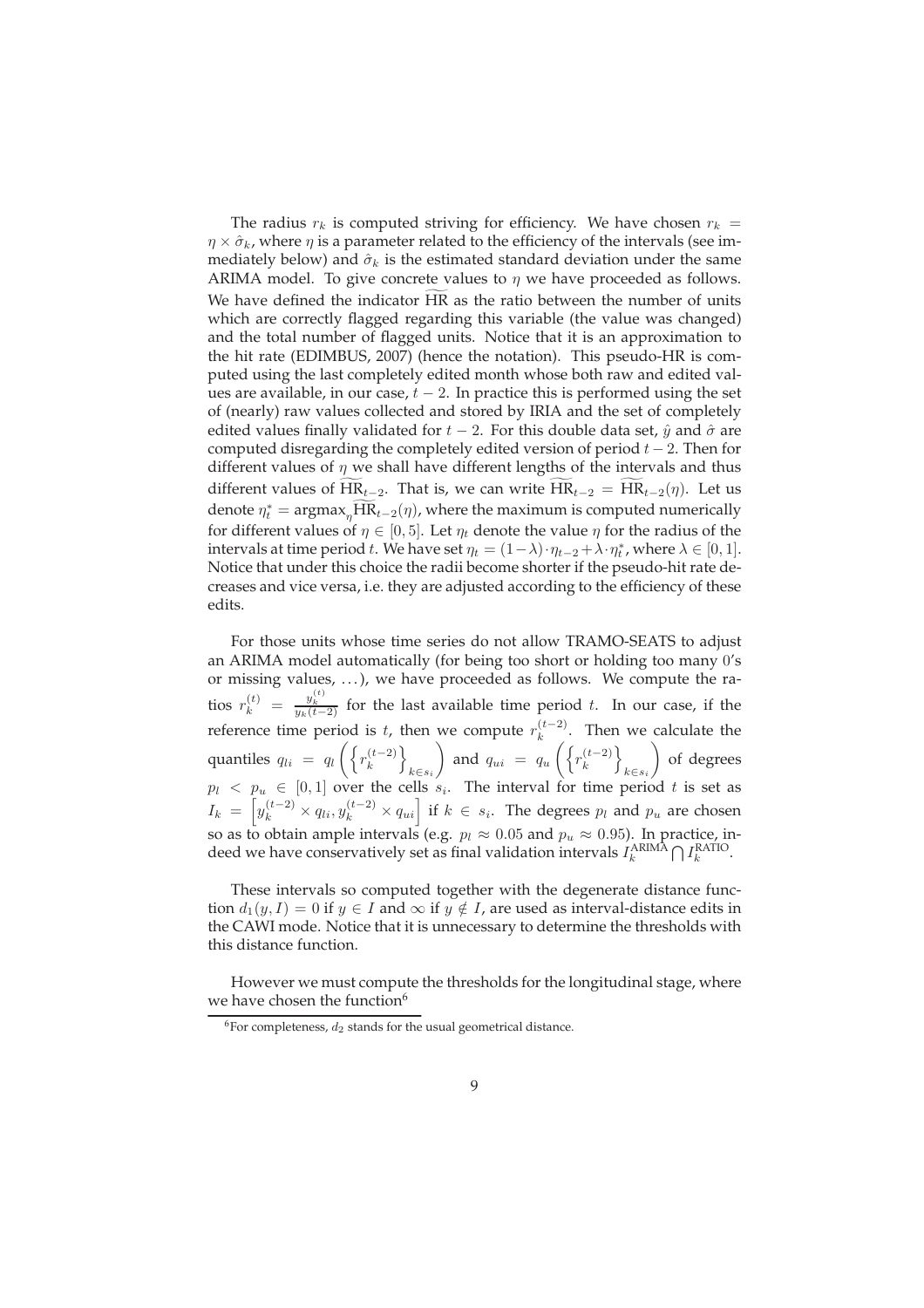$$
d_3(y,I) = \begin{cases} \frac{y-u}{u-l} & \text{if } y \ge u, \\ \frac{l-y}{u-l} & \text{if } y \le l, \\ 0 & \text{otherwise,} \end{cases}
$$

.

The function  $d_3$  takes implicitly into account the historical variability of the values in the time series. To this end, first we partition the sample into domains  $s = \bigcup_{i \in \mathcal{I}} s_i$ . Then for the last available time period, in our case  $t - 2$ , we compute the distance  $d_3$  between the values  $y_k^{(ed,t-2)}$  $\sum_{k=1}^{\lfloor ea, t-2 \rfloor}$  and their corresponding intervals  $I_k^{(t-2)}$  $d_k^{(t-2)}$ :  $d_{3k}^{(t-2)} = d_3(y_k^{(ed,t-2)})$  $\chi_k^{(ed,t-2)}$ ,  $I_k^{(t-2)}$ ). We have set  $t_k = q \left( \begin{cases} d_{3k}^{(t-2)} \end{cases} \right)$  $\begin{Bmatrix} (t-2) \\ 3k \end{Bmatrix}$  $k \in s_i$  $\setminus$ for all  $k \in s_i$ , where q denotes the quantile of a chosen order  $p \in [0,1]$ . The use of quantiles allows us to have a more direct control on the interval-distance edits and thus on the potential proportion of units to be flagged. The domains must be chosen small enough to have thresholds as individuated as possible but large enough as to make the quantile computation sensible. In our case, no deeper analysis has been carried out in this regard and NACE (sub)divisions have been chosen as domains, that is, the minimal dissemination cells.

For the ITI and INORI survey, the interval computation is undertaken for each unit, each month, each variable (turnover and new orders received) and maximizing the parameter  $\eta$  within each NACE division. The threshold determination is carried out monthly with  $p = 0.95$  and for each NACE (sub)division. The intervals together with distance function  $d_1$  are used as interval-distance edits for all units collected through CAWI. These are the interval-distance edits in the editing during collection stage. For the longitudinal stage, the same intervals with distance function  $d_3$  and thresholds  $t_k$  conform the corresponding interval-distance edits. A unit is flagged if any of the edits is activated. This tight choice is made in the hope of having built notably efficient edits.

Finally, for the first and second stages of the strategy these interval-distance edits have been complemented with an elementary control for very specific inliers: those values with  $y_k^{(obs,t)} = y_k^{(obs,t-a)}$  $\binom{(00s,t-a)}{k}$ ,  $a = 1,12$ , will be flagged. Additionally, those respondents whose values have changed between the raw and edited versions in all the last three time periods are also selected for interactive editing.

#### **3.3 The cross-sectional selection**

The cross-sectional phase comprises the selection of units after the completion of the first two stages, i.e. of the editing during collection and longitudinal phases. This new phase incorporates the innovative proposal of the combinatorial optimization approach to selective editing. Since the very beginning of the work reported herein this analysis has been incorporating advances proposed in the optimization approach. These advances have been added in different moments of the analysis and there is still more to come with the current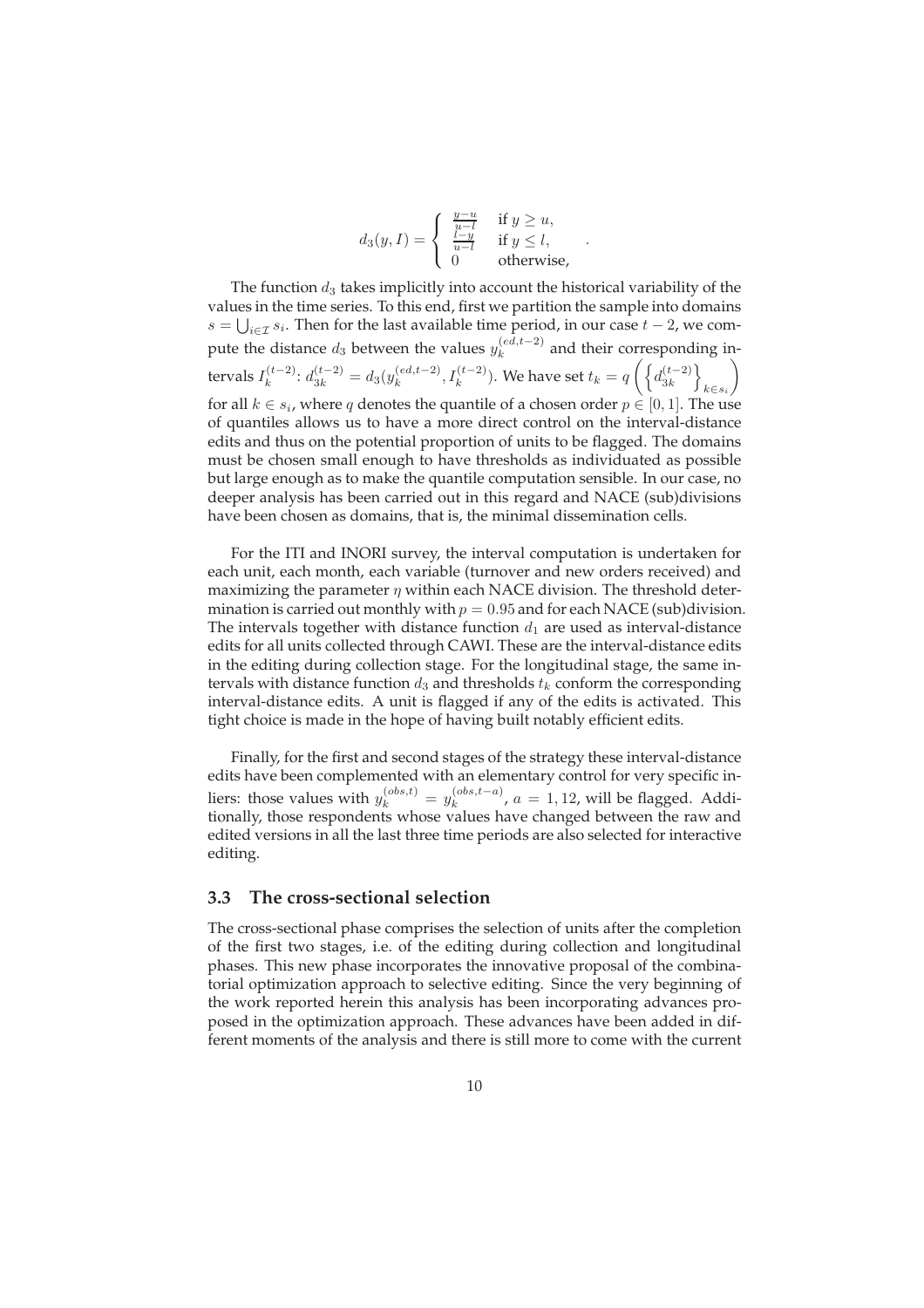investigation of a specific optimization algorithm for the stochastic optimization approach. Here we include those main findings finally taking part in the implementation in production.

In the first proposal containing the stochastic version (Arbués et al., 2012), a quadratic loss function was used driving us to nondiagonal loss matrices  $\mathbf{\Delta}^{(q)}$ . In the combinatorial version, as a first option this loss function was also considered, but it entailed some algorithmic complexities regarding the resolution of the optimization problem. We changed to the absolute-value loss function, which produces diagonal loss matrices  $\mathbf{\Delta}^{(q)}$ , thus simplifying and speeding up the resolution of the problem.

This choice of loss function also allowed us to find an analytical expression for the diagonal entries of the loss matrices. Beforehand, we need assumptions for the underlying so-called observation-prediction model (see Arbués et al. (2013) for details). This is a statistical model  $m$  for both the observed (reported) and true values of each variable. Since we are dealing with continuous values (turnover and new orders received), we make use of the continuous variable model proposed by Arbués et al. (2013) by which  $y_k^{(q,obs)} = y_k^{(q,0)} + \epsilon_k^{(q,obs)}$  $k^{(q, oos)}$  and  $y_k^{(q,0)} = \hat{y}_k^{(q)} + \epsilon_k^{(q,pred)}$  $\kappa^{(q,pred)}$ , for  $q=1,2$ , where  $\epsilon^{(q,\cdot)}$  stands for observation or prediction errors and  $\hat{y}^{(q)}_k$  denotes prediction values under an auxiliary independent model  $m^*$ . This is completed with the specifications about the errors  $\epsilon_k^{(q,obs)}$ k and  $\epsilon_k^{(q,pred)}$  $\mathcal{L}^{(q,preu)}_k$ :

1.  $\epsilon_k^{(q,obs)} = \delta_k^{(q,obs)}$  $\binom{(q,obs)}{k}e_k^{(q)}$  $\frac{(q)}{k}$ . 2.  $e_k^{(q)} \simeq Be(p_k^{(q)})$  $\binom{q}{k}$ , where  $p_k^{(q)} \in (0,1)$ .

$$
3. \ \left(\epsilon_k^{(q,pred)},\delta_k^{(q,obs)}\right)\simeq N\left(\mathbf{0},\left(\begin{smallmatrix}\nu_k^{(q)2} & 0 \\ 0 & \sigma_k^{(q)2}\end{smallmatrix}\right)\right).
$$

- $4. \epsilon_k^{pred}, \delta_k^{(q,obs)}$  $\binom{(q,obs)}{k}$  and  $e_k^{(q)}$  $k^{(q)}$  are jointly independent of  $Z_k^{cross}$ .
- 5.  $e_k^{(q)}$  $\epsilon_k^{(q)}$  is independent of  $\epsilon_k^{(q,pred)}$  $\binom{(q, pred)}{k}$  and  $\delta_k^{(q, obs)}$  $\frac{(q, oos)}{k}$ .

These are equivalent to stating that unit  $k$  has a probability  $1-p_k^{(q)}$  $k^{(q)}$  of reporting a value without measurement error  $(y_k^{(q,obs)} = y_k^{(q,0)})$  $\binom{(q,0)}{k}$  and, when reporting an erroneous value, the measurement error distributes as a normal random variable with zero mean and variance  $\sigma_k^{(q)2}$  $k^{(q)}$ . On the other hand, the prediction error distributes as a normal random variable with zero mean and variance  $\nu_k^{(q)}$  $\mathbf{k}^{(q)2}$ . Both errors distribute jointly as a bivariate normal random variable with (assumed) null correlation. Reporting an erroneous value is independent of both types of errors.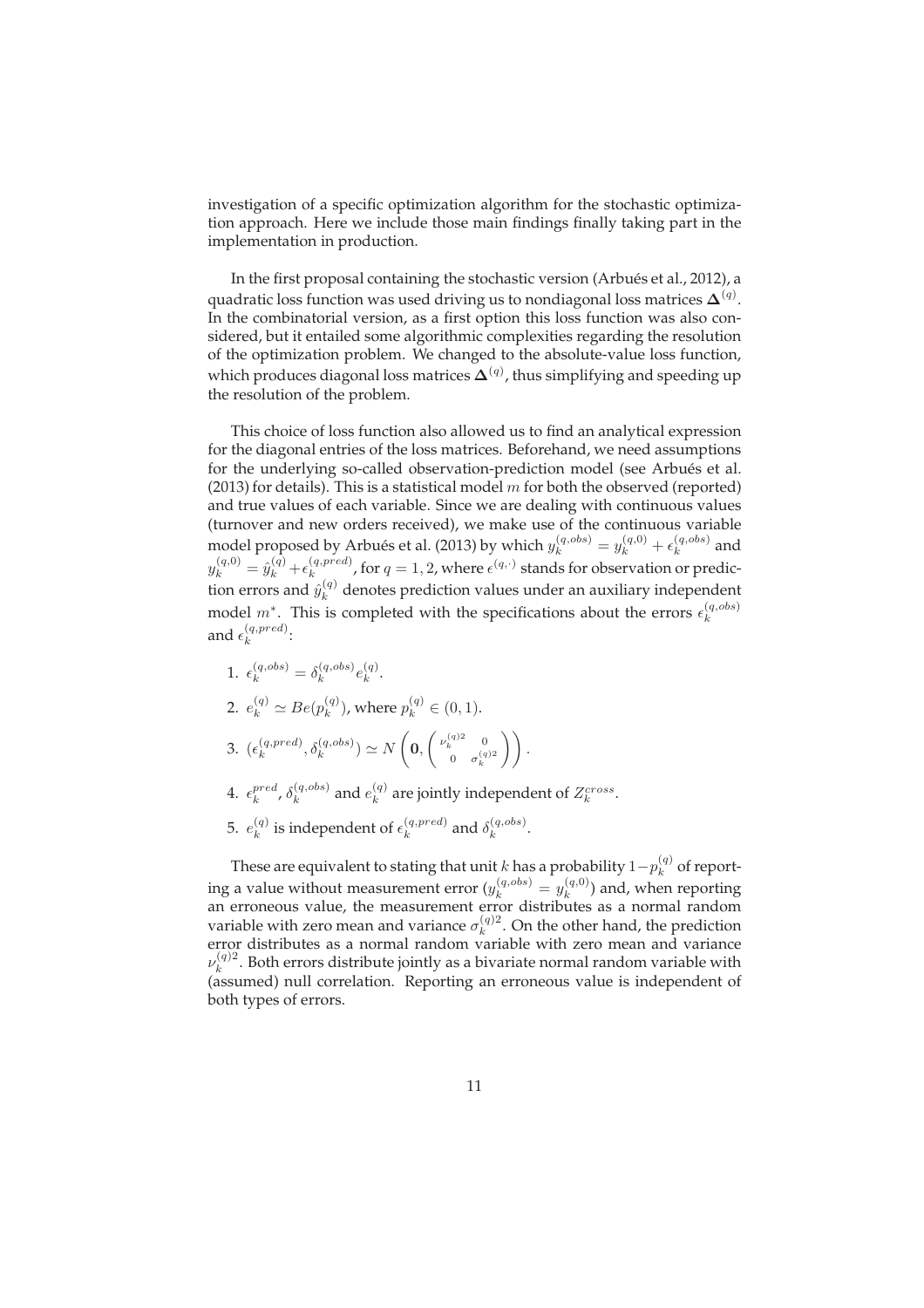These assumptions allow us to express the diagonal entries of the loss matrices as

$$
\Delta_{kk}^{(q)} = \sqrt{\frac{2}{\pi}} \cdot \omega_k \cdot \nu_k^{(q)2} \cdot {}_1F_1 \left( -\frac{1}{2}; \frac{1}{2}; -\frac{1}{2} \left( \frac{y_k^{(q, obs)} - \hat{y}_k^{(q)}}{\nu_k^{(q)}} \right)^2 \right) \cdot \zeta_k^{(q)} \left( \frac{y_k^{(q, obs)} - \hat{y}_k^{(q)}}{\nu_k^{(q)}} \right)
$$
\nwhere  $\zeta_k^{(q)}(x) = \frac{1}{1 + \frac{1 - p_k^{(q)}}{p_k^{(q)}} \left( \frac{\nu_k^{(q)2}}{\nu_k^{(q)2} + \sigma_k^{(q)2}} \right)^{-1/2} \exp\left( -\frac{1}{2} \frac{\sigma_k^{(q)2}}{\sigma_k^{(q)2} + \nu_k^{(q)2}} \cdot x^2 \right)}$ . Notice that us-

,

 $1+\frac{1-p_k^{(q)}}{p_k^{(q)}}$  $\left(\frac{\nu_k^{(q)2}}{\nu_k^{(q)2}+\sigma_k^{(q)2}}\right)$ ing the asymptotic properties of the confluent hypergeometric function  $_1F_1$ (Abramowitz and Stegun, 1972), when  $\frac{y_k^{(q,obs)}-y_k^{(q,pred)}}{\nu_k^{(q)}}$  $\begin{array}{c} \hline \end{array}$  $\gg 1$ , we have  $\Delta^{(q)}_{kk} \approx$  $\omega_k \left| y_k^{(q,obs)} - \hat{y}_k^{(q)} \right|$ k   . Thus, under very precise predictions, we recover the usual recipe (de Waal et al., 2011) for the local score functions as a limit case. In other words, the usual recipe is valid when the anticipated value is a very good prediction of the true value.

The parameters  $p_k^{\left(q\right)}$  $\sigma_k^{(q)}$ ,  $\sigma_k^{(q)2}$  $\frac{(q)2}{k}$ ,  $\nu_k^{(q)2}$  $k_k^{(q)}$  are estimated with maximum-likelihood estimators over the double sets of raw and edited values using some simplifying assumptions (Arbués et al., 2013). These estimated values are denoted by  $\hat{p}_k^{(q)}$  $\binom{q}{k}$  $\hat{\sigma}_{k}^{(q)2}$  $\hat{\nu}_k^{(q)2}$ ,  $\hat{\nu}_k^{(q)2}$  $k^{(q)}$ , respectively.

The auxiliary model  $m^*$  used to compute the predicted values is the best time series model  $\xi^*$  among  $\{\xi_1, \xi_2, \xi_3\}$  where (s stands for the seasonal period,  $s = 12$  in our monthly series):

$$
\xi_1: \t(1-B)y_t = a_t,\n\xi_2: \t(1-B^s)y_t = a_t,\n\xi_3: \t(1-B^s)(1-B)y_t = a_t.
$$

The best model  $\xi^*$  is selected as that minimizing the mean squared error of the white noise component  $a_t$  under each model  $\xi_i$ . Given the actual working conditions, the dissemination calendar only allows us to predict two time periods ahead at best. These predicted values are equally denoted by  $\hat{y}^{(q)}_k$  $k^{(q)}$ .

The moments are thus given by  $\Delta_{kk}^{(q)} = \Delta_{kk}^{(q)} \left( y_k^{(q,obs)} \right)$  $\hat{y}_k^{(q,obs)}, \hat{y}_k^{(q)}$  $_{k}^{\left( q\right) };$   $\hat{p}_{k}^{\left( q\right) }$  $\hat{\sigma}_k^{(q)}, \hat{\sigma}_k^{(q)2}$  $\hat{\nu}_k^{(q)2}, \hat{\nu}_k^{(q)2}$  $\binom{q}{k}$ 

Once the loss matrices are computed, we must prioritize the units within each cell (NACE (sub)division). As explained in section 2, to choose a particular prioritization algorithm we must choose an infactibility function  $h$  (see appendix B). Equivalently we can choose a global score function  $S_k = S\left(\Delta_{kk}^{(1)}, \Delta_{kk}^{(2)}\right)$ . Apart from the traditional Minkowskian functions  $S = S^{(\alpha)}$  (Hedlin, 2008),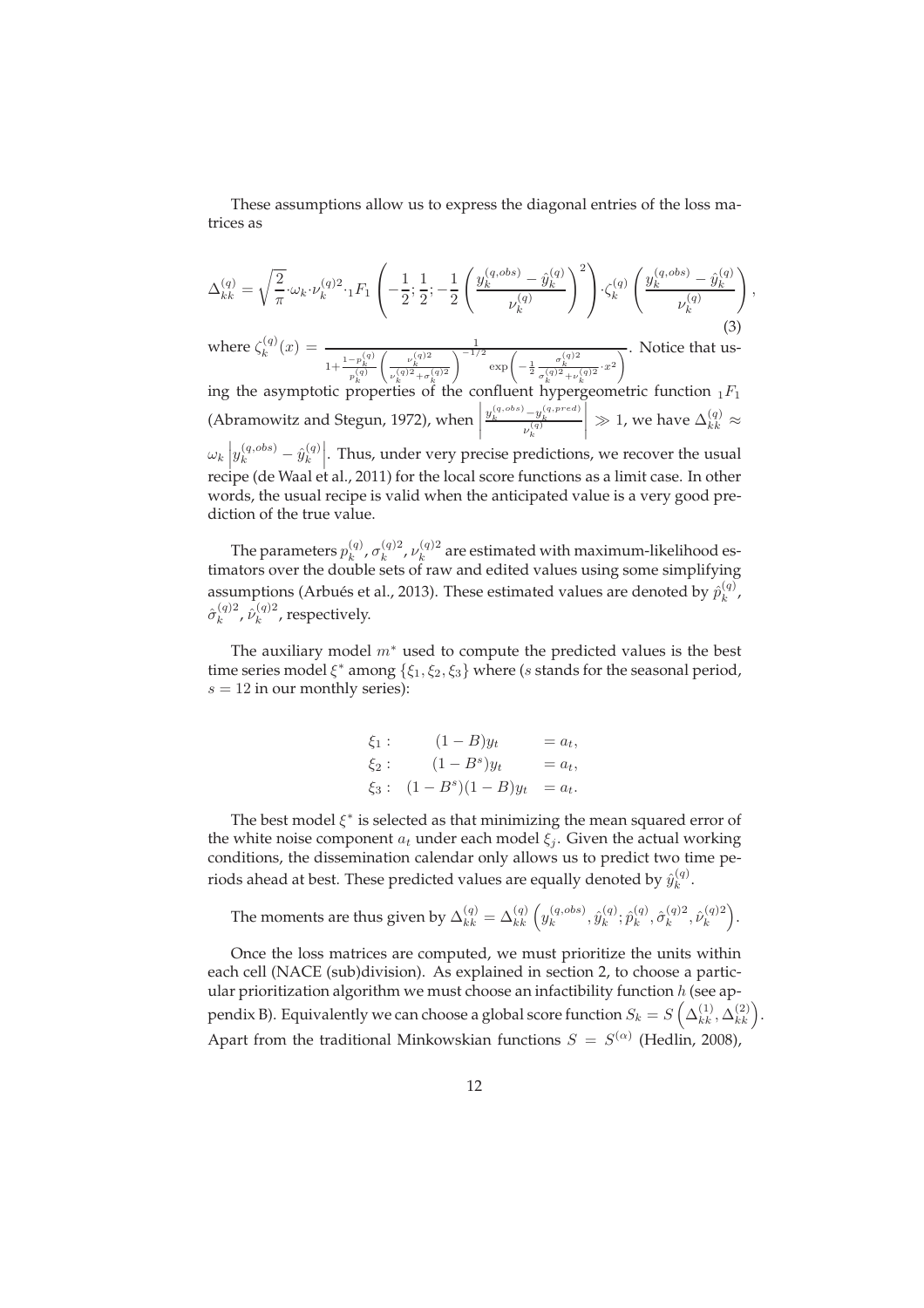which we have tested for  $\alpha = 1$  and  $\alpha = \infty$ , we have also tested

$$
\tilde{S}^{(\alpha)}_k = \left( S^{(\alpha)} \circ \left( F_{\textrm{diag}\left( \Delta^{(1)} \right)}^*, F_{\textrm{diag}\left( \Delta^{(2)} \right)}^* \right) \right) \left( \Delta^{(1)}_{kk}, \Delta^{(2)}_{kk} \right),
$$

where  $F_{\mathbf{z}}^*$  stands for the empirical distribution function of the set of values  $\mathbf{z}$ . This choice has resulted to be more efficient in selecting influential units (see below).

Finally, the chosen number  $n_{cross}$  of units to be selected in the cross-sectional stage must be allocated among the different cells. We have applied a simple algorithm in steps. Let  $n_i$  denote the number of units to be allocated in cell *i*:

- 1. Set  $n_i^{(0)} = n_{i0}$  be the initial allocation chosen for some subject matter questions, where  $n_{im} \leq n_{i0} \leq n_{iM}$ ,  $n_{im}$  and  $n_{iM}$  being lower and upper bounds (respectively) for the allocation of cell i.
- 2. Set  $n_i^{(1)} = \min\left(n_{iM}, \lfloor\Lambda_i\cdot\left(n_{cross}-\sum_i n_i^{(0)}\right)\rfloor\right)$ , where  $\Lambda_i = \sum_f \lambda_f E_{if}$  is a proportionality constant embracing  $f = 1, \ldots, F$  synthetic error measures and/or relevance factors  $E_{if} \geq 0$  for cell *i* with reliability weights  $\lambda_f \geq 0$ . Both the error measures and the reliability weights are normalized, i.e.  $\sum_{f=1}^F \lambda_f = 1$  and  $\sum_i E_{if} = 1$ , for all  $f$ .

The quantities  $E_{if}$  for each cell are chosen to be:

- (a) The maximum moment of the measurement errors of both variables ITI and INORI in each cell i.
- (b) The weight of each cell  $i$  in the national index.
- (c) The fraction of questionnaires in each cell  $i$  with reported total turnover equal to 0.
- (d) The proportion of questionnaires in cell  $i$  having reported a null value for the total turnover in the preceding month but whose final value was imputed to a non-null value.

The values of the reliability weights  $\lambda_f$  were chosen empirically using the three first months of the series as a training set. We have set  $\lambda =$  $(0.80, 0.02, 0.09, 0.09)$ .

3. If  $n_{cross} - \sum_i \left(n_i^{(0)} + n_i^{(1)}\right) > 0$ , then allocate one unit in turn in descending order of the values  $\Lambda_i$  provided the allocation does not exceed the corresponding maximum value  $n_{iM}$  until no unit is left. This produces the allocation vector with components  $n_i^{(2)}$ .

The final allocation is then  $n_i = n_i^{(0)} + n_i^{(1)} + n_i^{(2)}$ . In each cell *i* the first  $n_i$  units according to the prioritization obtained before are to be edited interactively. The number of units  $n_{cross}$  is chosen according to the results of the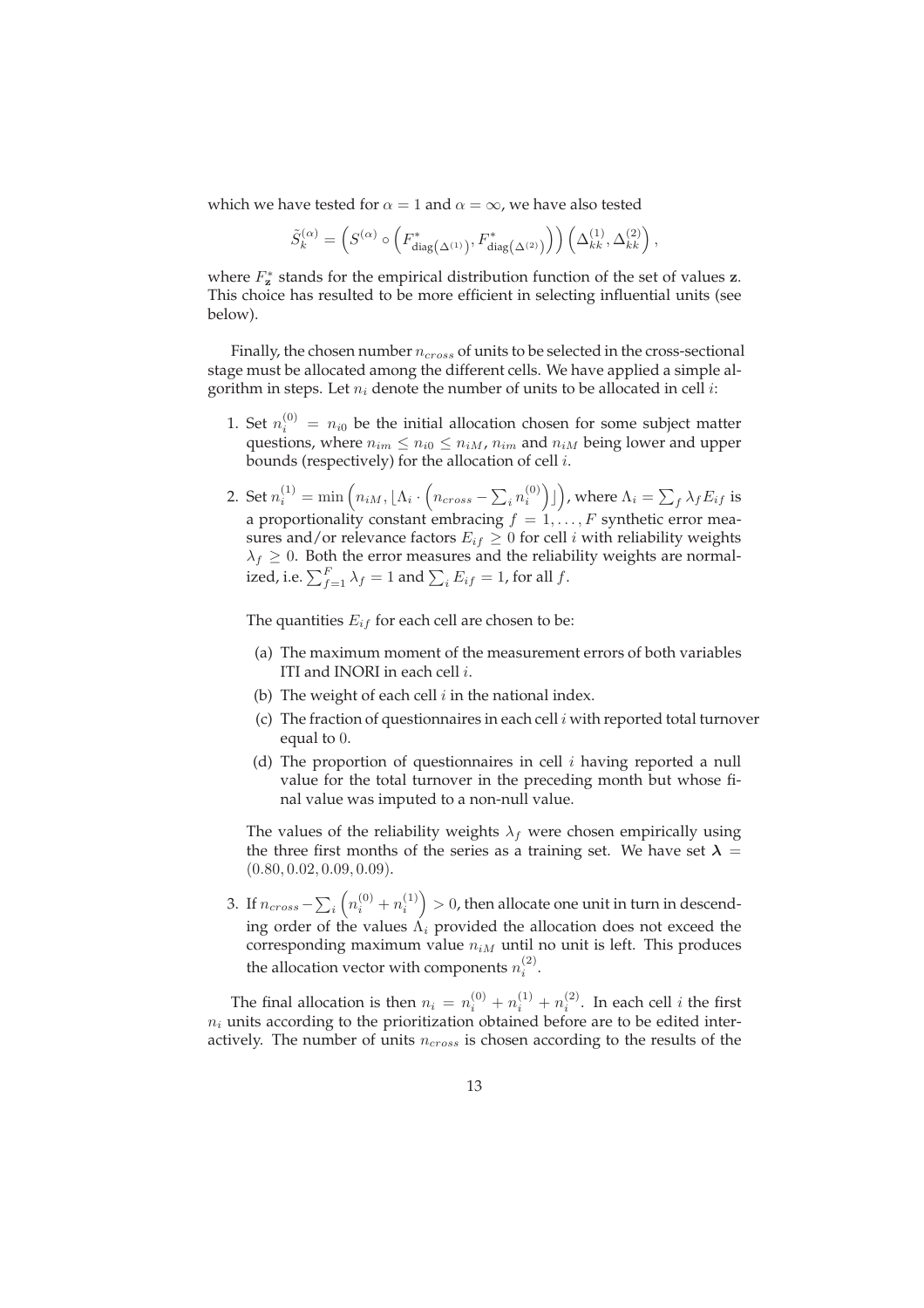simulation and to the timing imposed by the dissemination calendar (see below).

#### **3.4 Simulations**

Simulations are to be understood in a somewhat different way to the usual sense. Data are not simulated at all by a random generation of their values according to a prescribed probability distribution. We have used both the raw and edited versions of the ITI and INORI microdata corresponding to 13 consecutive months (from December, 2010 to December, 2011). Instead we simulate the implementation of the strategy by applying the E&I strategy to the raw data thus producing a selection of units to edit interactively, whose values are then substituted by their corresponding edited version. As any other simulation exercise, assumptions must be made which we comment in detail.

The simulation tries to emulate the actual production conditions, so that the editing of every month is not undertaken until the editing of the preceding month is finished. Edited microdata are accessed by the unit responsible for the survey at two moments  $t_1$  and  $t_2$ . At  $t_1$  only around 60% of the sample has been collected, which then undertakes the last macro editing phase in the old strategy. The rest is finally collected at  $t_2$  so that the corresponding macro editing is undertaken and the final validation of the whole sample is carried out.

Firstly we make use for the simulation study only of CAWI-mode collected data, which represents approximately 70% of the sample. Moreover, during the time periods used in the simulation IRIA was not operative and the former data collection system only incorporated soft edits with very loose constraints. This entails that so collected data were indeed nearly completely raw data.

We reproduce the above proposed E&I strategy by firstly imposing the edits of the first stage (editing during collection) to the raw data. Then the respondent behaviour during the CAWI is simulated. We make our first assumption: the selected respondents will react positively with probability 1/2 thus changing their original values for their edited counterpart in their whole questionnaire. It is admittedly a simplifying assumption and we will make a critical comment in section 4 judging by the results. The probability value 1/2 was chosen as a maximum ignorance compromise, since the data collection system did not provide us with data to produce an estimate. This simulated stage is carried out in two steps: first for those questionnaires accessed at  $t_1$  and then for those accessed at  $t_2$ .

We have a new data set composed of both raw and edited values. We apply the longitudinal phase edits to this data set, producing a new selection of units to edit interactively. This task must be carried out by data editing personnel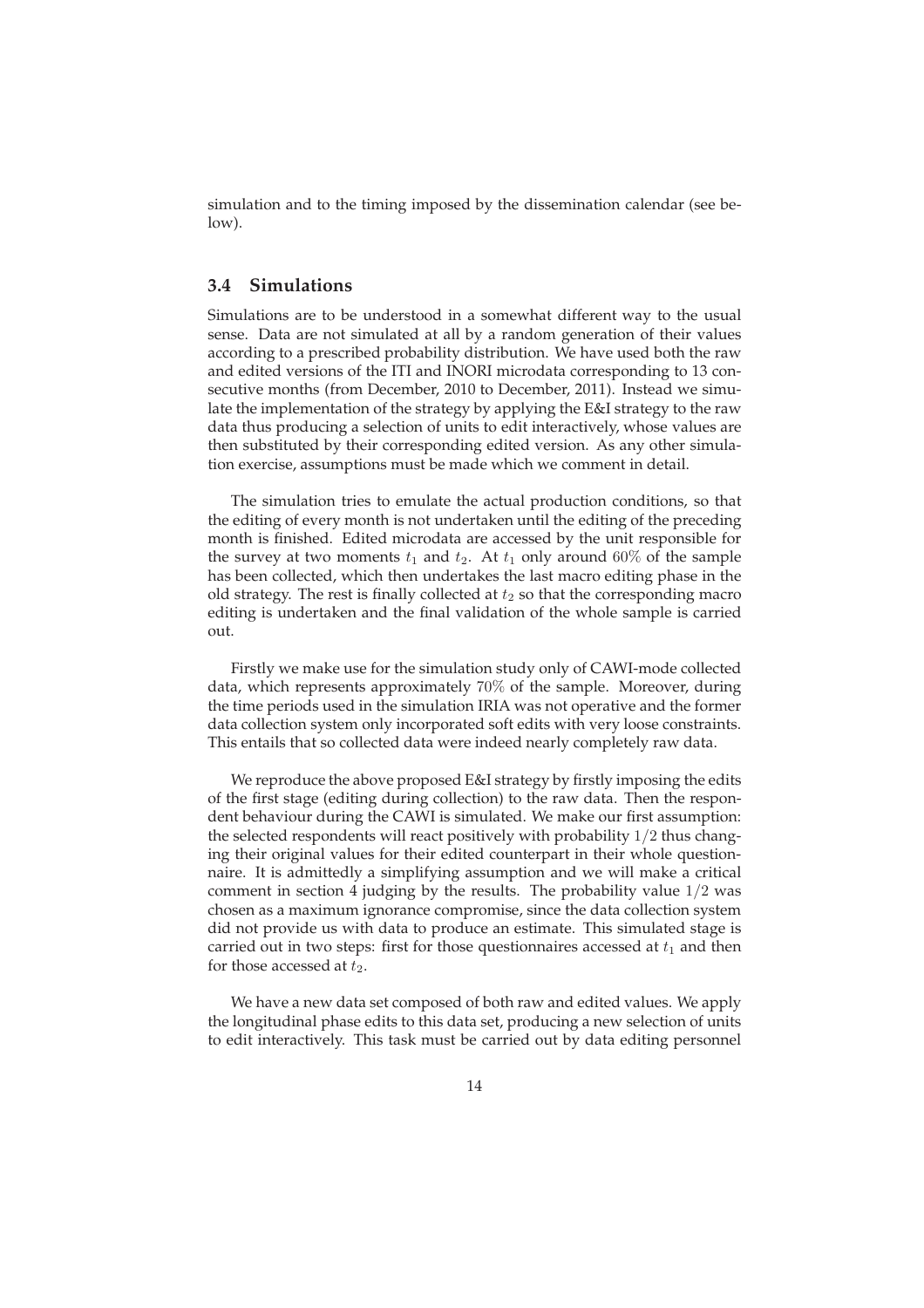in the provincial delegations. We simulate this just by substituting the values in the data set for their corresponding edited version in the selected questionnaires. Note that this hypothesis is rather realistic since the difference between raw and edited values comes up indeed as a result of this same task in real production conditions. Again this stage is simulated in two steps: for questionnaires accessed both at  $t_1$  and  $t_2$ .

Now we have a new data set with a higher degree of editing. We apply the cross-sectional phase thus producing a new selection of units. Again the edited values are substituted in the selected units. Notice that already edited questionnaires may be selected, thus producing no change in their values. The editing task would amount to confirming the values in those flagged questionnaires. Two cross-sectional selections are carried out: first among the subsample accessed at  $t_1$  and later on at  $t_2$  among the whole sample.

We have another data set, which will be the final data set. The macro editing and validation phase is reduced in the simulation to confirm the present values. Since this avoided phase comprises a non-negligible amount of subject matter judging, this decision makes it possible to carry out the monthly simulations automatically.

With these final data sets we compute the ITI and INORI for each publication cell. In particular, we focus on the minimal cells. Thus we have the set of indices  $\Pi_{i}^{sel}$  and INORI $_{i}^{sel}$  for the  $i = 1, ..., I$  NACE (sub)divisions. We also compute their corresponding counterparts  $\text{ITI}^{ed}_i$  and  $\text{INORI}^{ed}_i$  using the original edited version of the data sets. We examine the absolute relative difference  $\Delta_i^{\text{ITI}} =$  $\frac{\text{III}_i^{sel}-\text{III}_i^{ed}}{\text{III}_i^{ed}}$  $\left| \text{ and } \Delta_i^{\text{INORI}} \right| =$  $\frac{\text{INORI}^{sel}_i - \text{INORI}^{ed}_i}{\text{INORI}^{ed}_i}$ for each cell  $i$ . As an illustrative example in figure 1 we show the progressive difference reduction of the national INORI (vertical axes) of each NACE division (horizontal axes) for  $n_1 = 0, 50, 100, 150, 200$  (from top to bottom) units selected in the cross-sectional selected at  $t_1$  and for  $n_2 = 100, 150, 200$  (from left to right) units selected at  $t_2$ .

Besides, for each pair  $n_1$ ,  $n_2$  we have also computed the yearly rates for both the ITI and the INORI together with their absolute error  $_{\text{III}}\bar{\Delta}^{t}_{i}$  =  $_{\text{III}}R^{t,sel}_{i}$  –  $\lim R_i^{t,ed}$  and  $\lim \Omega_i^t = \lim \Omega R_i^{t,sel} - \lim \Omega R_i^{t,ed}$ , where the yearly rates  $R_i^t$  are defined as  $\text{tr} R_i^{t,:} = \text{ITI}_i^{t,:} - \text{ITI}_i^{t-12,:}$  and  $\text{INORI} R_i^{t,:} = \text{INORI}_i^{t,:} - \text{INORI}_i^{t-12,:}$ . As another illustrative example in figure 2 we include these quantities for  $n_1 = n_2 = 100$  on May, 2011.

These are the figures of merit used by the subject matter experts responsible for the survey to assess the performance of the new strategy in comparison with the old one. This choice is motivated by the fact that both the indices and their yearly rates are the figures published in the dissemination plan.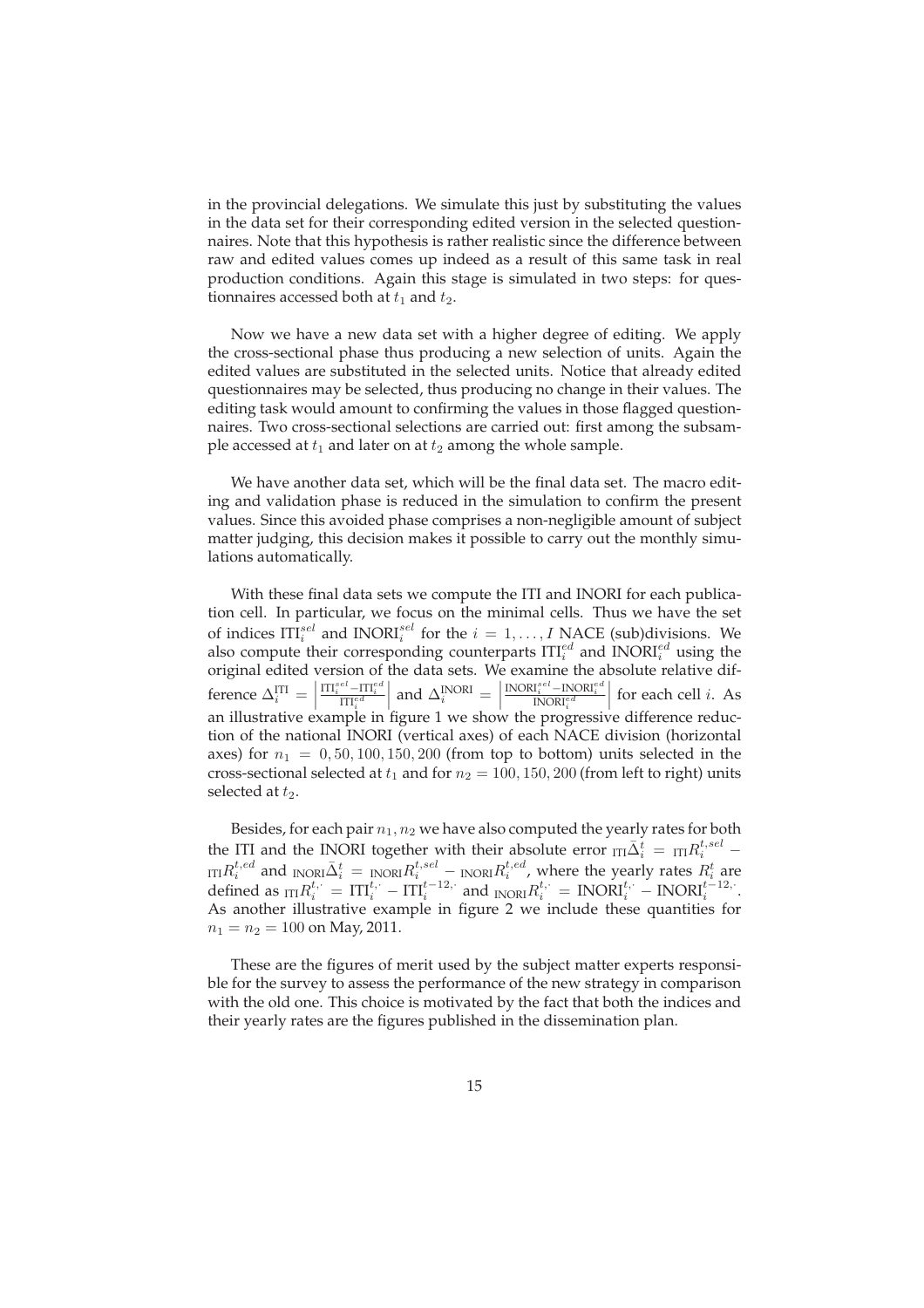

Figure 1: Absolute relative error of the INORI on May, 2011.

Finally the number of selected units both in the longitudinal and crosssectional phases are computed for each month  $t$ . These are the questionnaires to edit interactively, thus incurring in resource consumption for the Institute. It is computed as a fraction of the sample size and compared to the same quantity under the old strategy. See figure 3.

Based on these figures and the time restrictions given by the dissemination calendar on the editing field tasks, the decision was taken to select  $n_1 = 100$ and  $n_2 = 100$  in the cross-sectional phase. In section 4 we include more detailed conclusions about the results of the simulations.

#### **3.5 Implementation in production**

The implementation in production is a critical step, since the simplifying assumptions present in the simulation are not strictly valid any more and actual production conditions enter into play. Currently Statistics Spain is undertak-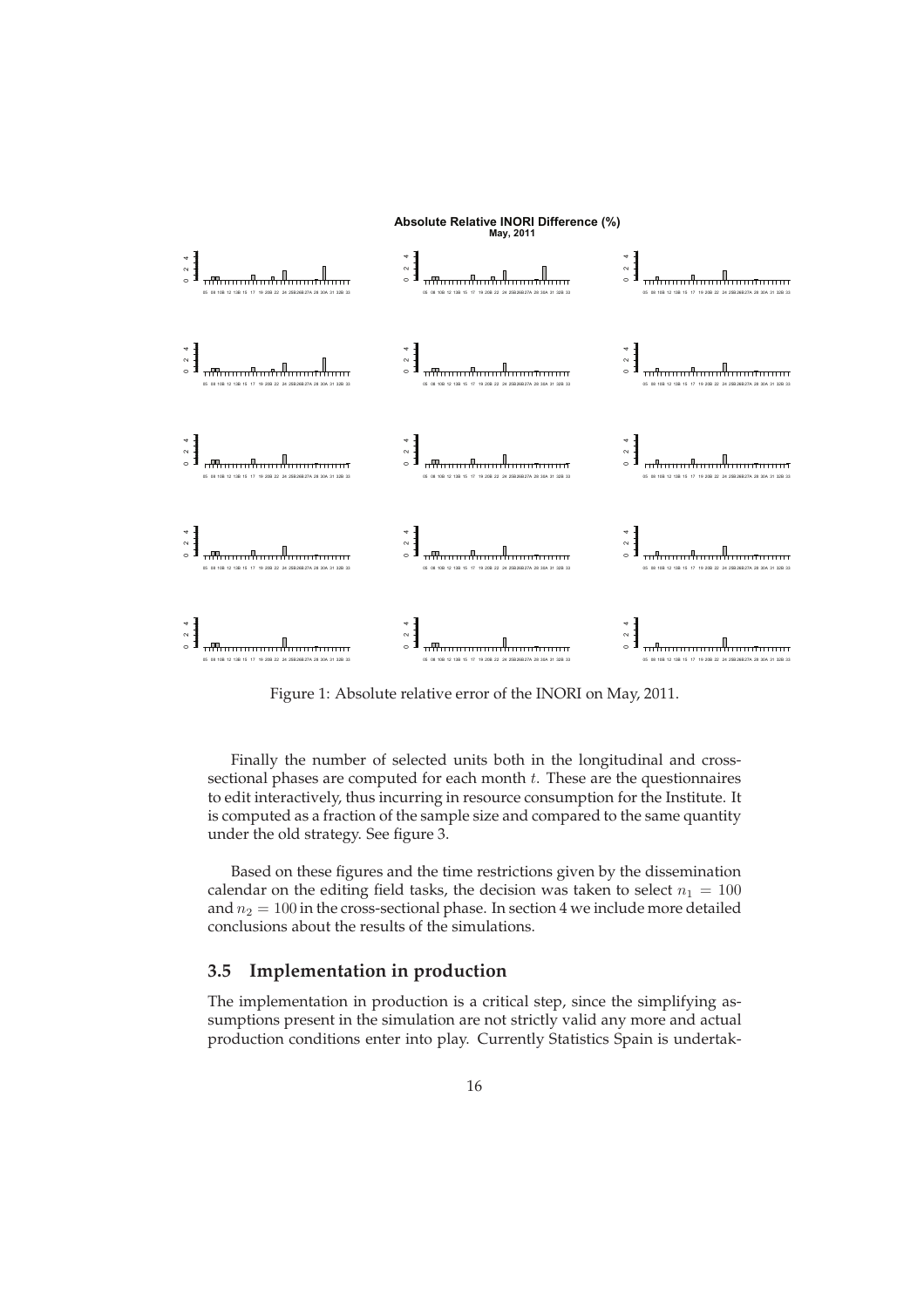

Figure 2: Yearly rates and their absolute error for  $n_1 = n_2 = 100$  on May, 2011.

ing a transition from a stovepipe model to an industrialized production process (Bercebal and Maldonado, 2014). As of the date of the decision of implementation of this new strategy, the editing phase of this survey was still conducted under that traditional stovepipe model. Thus, the implementation was undergone in these conditions.

The new control edits were implemented in IRIA for the CAWI collection mode and in the provincial delegations for the longitudinal phase. The parameters for these edits were chosen according to the following idea. First we impose somewhat severe soft edits during the CAWI flagging around 40% of these questionnaires. This severity was substantiated in the choice of the distance function  $d_1$  (see subsection 3.2). The soft character entails that an appropriate confirmation message will appear on screen for those suspicious data. Thus, the response burden rests on the usability of the self-administered electronic questionnaire, which becomes an important aspect not only in data collection but also in data editing (Nichols et al., 2005). In this sense we take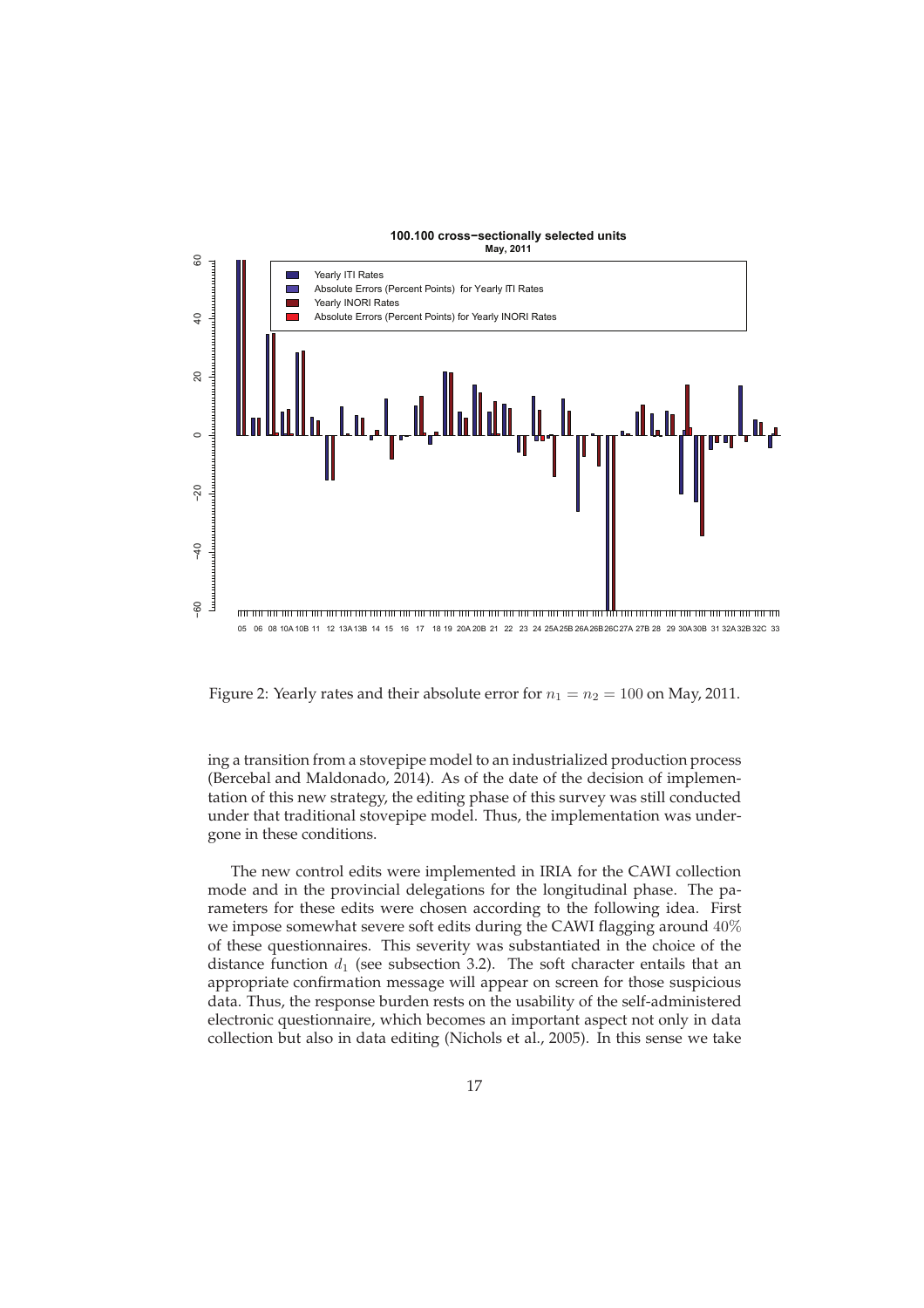

Figure 3: Sampling fraction of selected units under both the old and the new strategies.

advantage of the versatility of the data collection tool IRIA at Statistics Spain. Once data are in the system, the edits in the longitudinal phase are applied with looser parameters, so that typically only highly suspicious questionnaires will be flagged. In this case, the distance function  $d_3$  is used.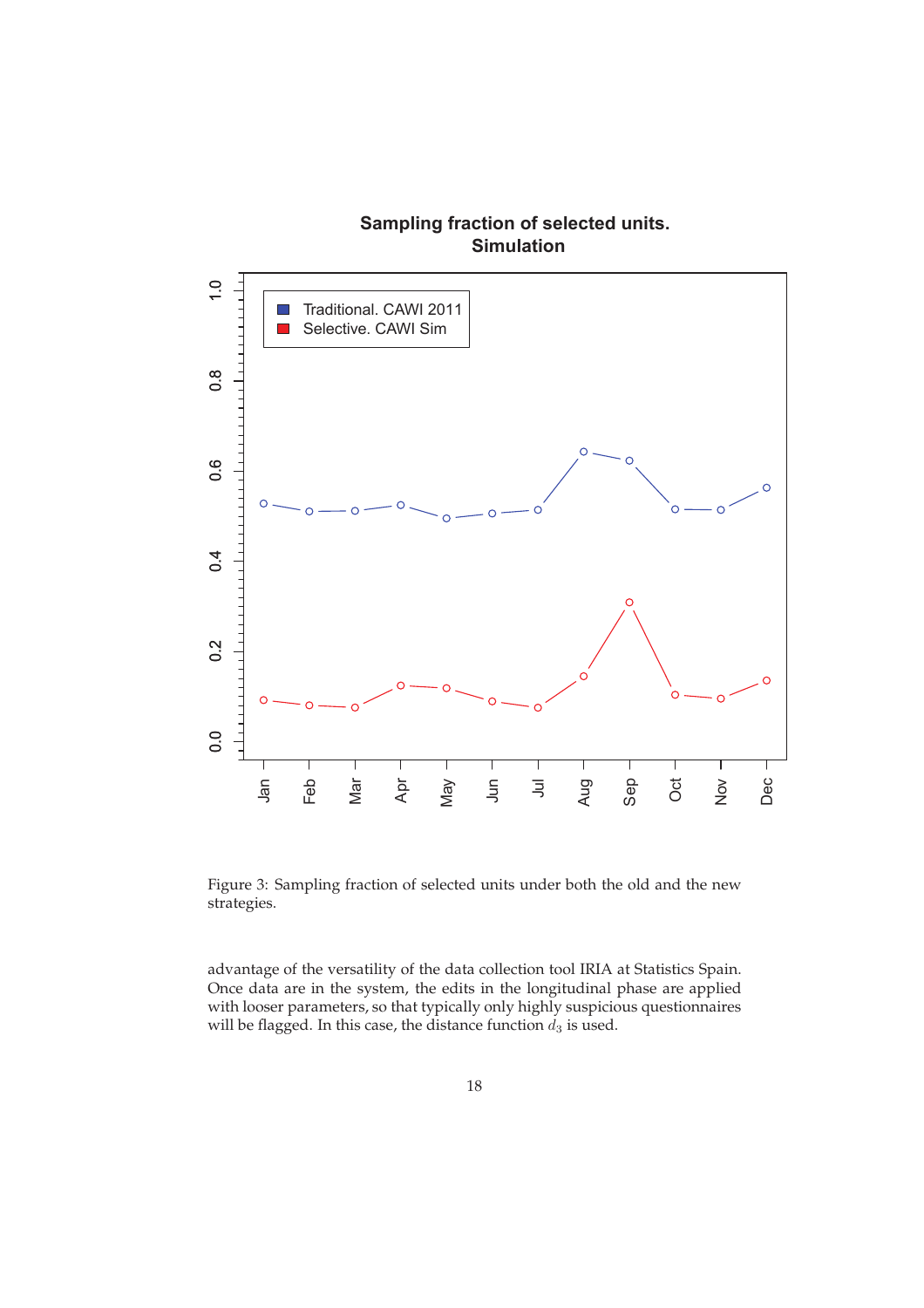Note that a decision must be taken for those questionnaires not received through the CAWI mode since they will not be subjected to the previous double data checking. Furthermore, the simulation exercise can only partially assist in this decision. The distance function  $d_1$  has been chosen, so that foreseeably some overediting is expected.

A further complication arose since the dissemination plan changed during the implementation work and a breakdown of both the turnover and new orders received was to be published. This breakdown entails that the number of variables to be under control increases from 2 (total turnover and total new orders received) to 10 (the same total variables and their breakdown into 4 markets: national, euro zone, non-euro zone, rest of the world).

Priority was given to the implementation in production over a new simulation study. Thus the following two simple edits were included in the strategy. Let  $\mathbf{y}_k^t = (y_{1k}^t, y_{2k}^t, y_{3k}^t, y_{4k}^t)$  denote the breakdown of variable  $y =$  ITI, INORI in the four markets for unit  $k$  at time period  $t$ . Denote the (squared cosine of the) angle between a and b by  $\alpha(\mathbf{a}, \mathbf{b}) = \frac{(\mathbf{a} \cdot \mathbf{b})^2}{\|\mathbf{a}\|^2 \|\mathbf{b}\|}$  $\frac{(\mathbf{a} \cdot \mathbf{b})}{\|\mathbf{a}\|^2 \|\mathbf{b}\|^2}$ . We define the first edit for the turnover breakdown as: unit  $k$  will be flagged if  $\alpha_k^t = \alpha\left(\mathbf{I}\mathbf{T}\mathbf{I}_k^t,\mathbf{I}\mathbf{T}\mathbf{I}_k^{t-2}\right) < t_k$ , where  $t_k$  is a threshold value (see below). The second edit is defined as: unit k will be flagged if  $\bar{\alpha}_k^t = \alpha\left(\mathbf{ITI}_k^t,\mathbf{INORI}_k^t\right)^{'} < \bar{t}_k$ , where  $\bar{t}_k$  is a different threshold (see below). Notice that the first edit controls the coherence between the current breakdown of the turnover and that of the preceding available time period. In turn, the second edit controls the coherence between the breakdown of the new orders received in relation to that of the turnover for the same time period.

The thresholds are set computing the quantities  $\alpha$  and  $\bar{\alpha}$  for the last available period and calculating their quantile over the publication cells  $i$  so that  $t_k = q_i \left( {\{\alpha_k^{t-2}\}_{k \in s_i}} \right)$  and  $\bar{t}_k = q_i \left( {\{\bar{\alpha}_k^{t-2}\}_{k \in s_i}} \right)$ .

The angle function  $\alpha$  has been also included in the macro editing phase to detect erroneous exchange of variables in the components of y. Occasionally some respondents mistake the component  $y_3$  for the component  $y_4$  (also  $y_2$  for  $y_3$ ). If we focus on the subvector  $y_{34} = (y_3, y_4)$ , then for those vectors with one of the components equal to 0 the following edit detect this wrong exchange: flag unit  $k$  if  $\alpha(\mathbf{y}_{34,k}^t, \mathbf{y}_{34,k}^{t-2}) = 0$ . This is applied to both sets of variables.

The strategy was finally implemented and entered into production on January, 2013 (month of reference). In figure 4 we represent the actual results regarding the fraction of selected questionnaires for interactive editing. Data quality was not diminished. These results triggered the generalization of this proposal to other short-term business statistics. This generalization takes into account the conclusions compiled in the next section.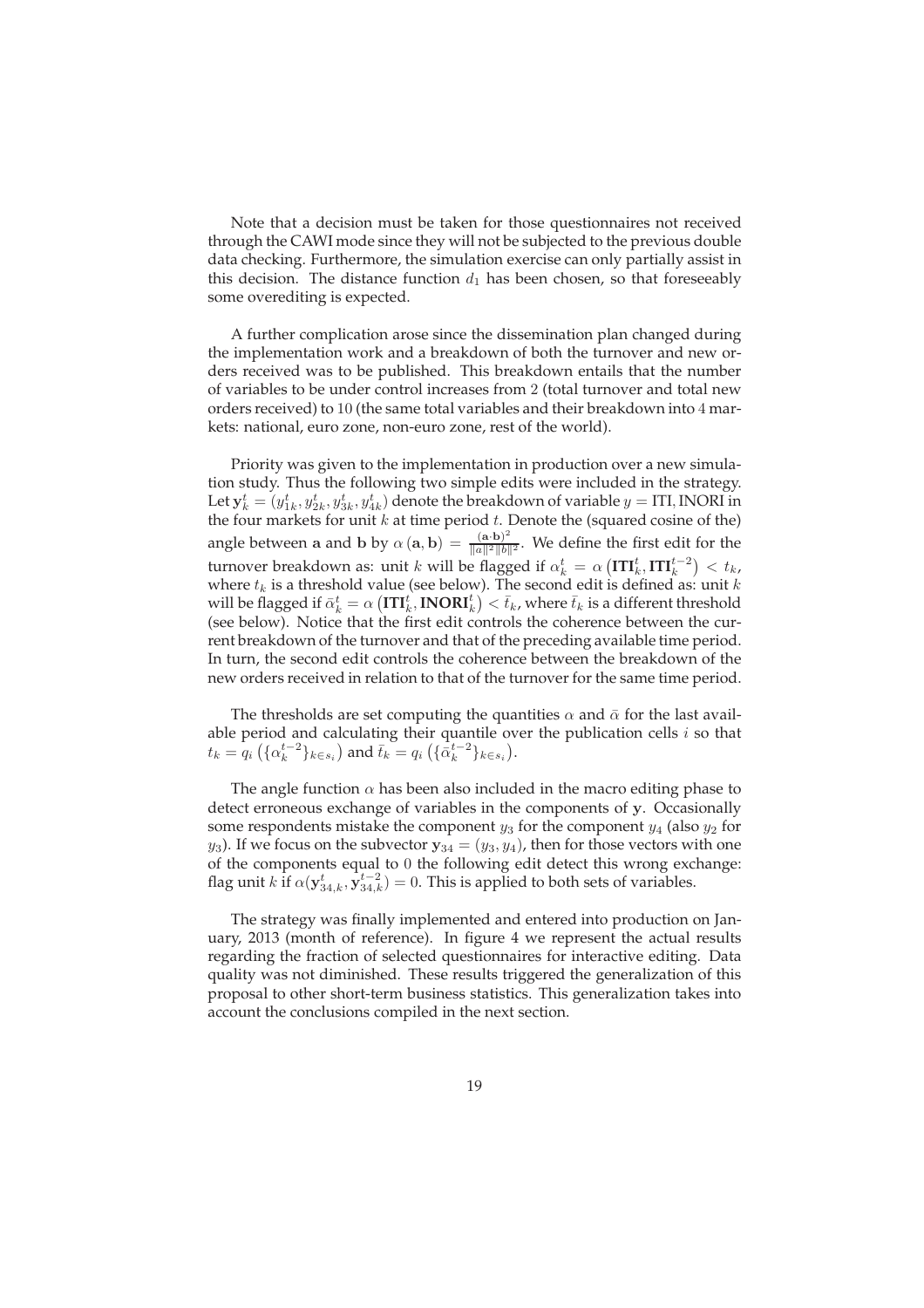

**Sampling fraction of selected units.**

Figure 4: Fraction of selected units in production. Year 2013.

# **4 Conclusions**

The study depicted in the preceding sections has triggered the redesign of the E&I strategy of most of the short-term business statistics at Statistics Spain after extracting some suggestions about what to do and not to do in this production phase. We include here the most important.

As a first conclusion we underline the remarkable importance of having a common business architecture for this production phase among the different surveys in which the new strategy will be used. In particular, the new E&I strategies must be given a generic form compatible with the top-down view of the statistical production process provided by standards like the GSBPM (UNECE, 2013a) and the GSIM (UNECE, 2013b). In our opinion, the concepts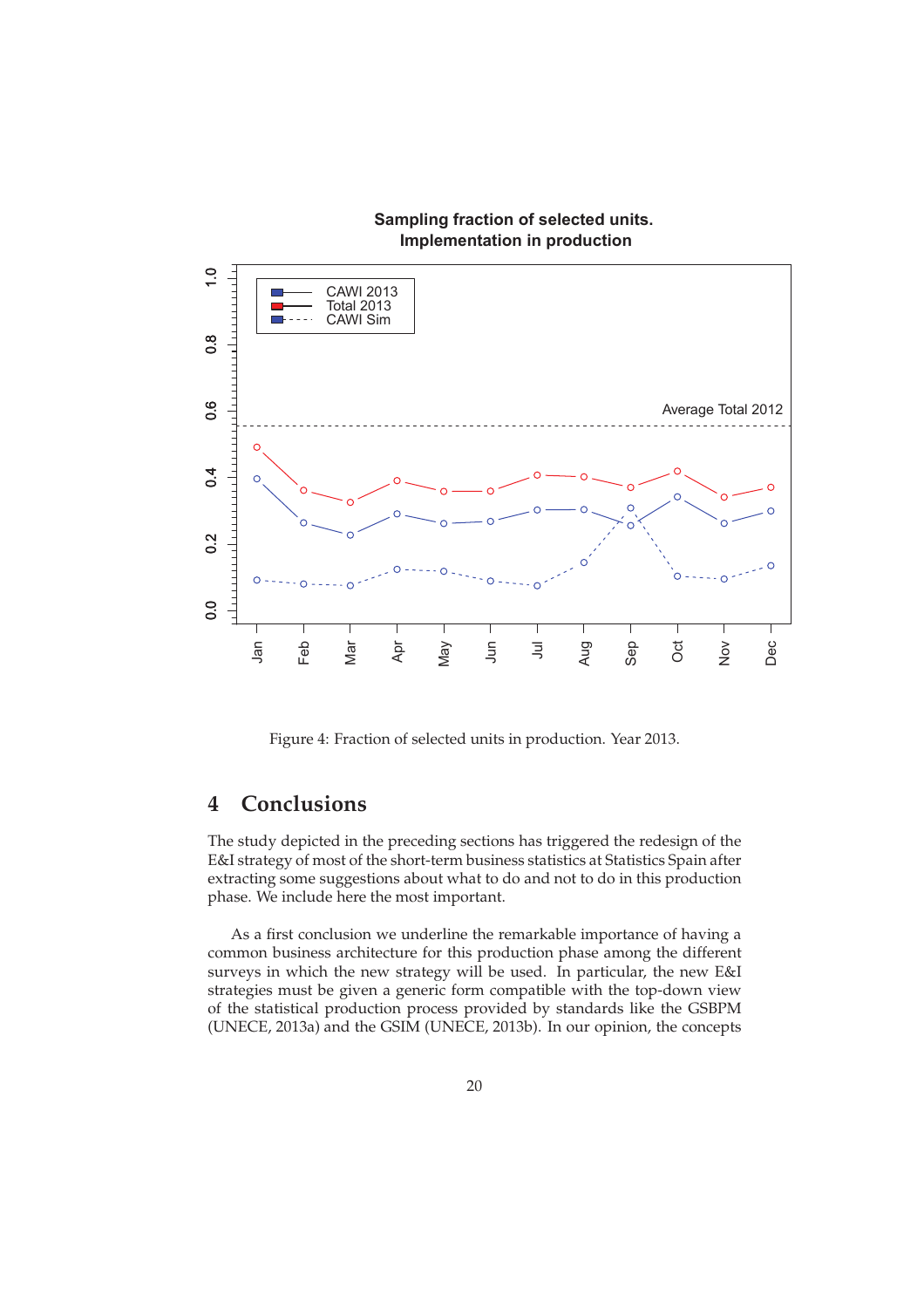of statistical production function and standard production step (Renssen and Camstra, 2011) go indeed beyond this top-down standards and stand as very adequate tools in this respect since they introduce the reusability of resources in a very natural way. In the programme of redesign of this production phase at Statistics Spain all the preceding ideas are being reformulated in terms of production functions and activities.

In our opinion, only after the generic E&I strategy has been defined in terms of reusable production functions, we should substantiate these functions with the different mathematical proposals. In particular, notice that the observationprediction model  $m$  and the auxiliary prediction model  $m^*$  are indeed very simple (hence also robust for their exploitation in production), thus leaving room for more sophisticated proposals. For example, instead of the three time series models  $\xi_1$ ,  $\xi_2$  and  $\xi_3$  we can use ARIMA models or even multivariate time series models to compute the values  $\hat{y}_k$  and  $\hat{\nu}_k$ . All these possible choices are indeed different exchangeable statistical functions for the same tasks.

The new strategy incorporates the editing during collection phase since its very design, thus underlining the integration of statistical functions in the production process already pinpointed by Pierzchala (1990). This stresses the importance in data editing itself of aspects as the usability of self-administered electronic questionnaires, originally thought of as part only of the data collection phase.

In this same line of integrating production functions, in our view the intervaldistance form of edits show several advantages. Given its versatility to express different kinds of edits in this form (see section 3.2), the entire strategy can be expressed as a set of interval-distance edits. This eases both the computer implementation of the strategy and its dissemination in a very transparent way. However, this form of expression of edits is currently used for short-term business statistics, which comprise short questionnaires with just a few continuous variables. More complex questionnaires such as those of structural business statistics embracing also semicontinuous and/or discrete variables are still to be tested under this proposal.

From a statistical methodology perspective, we have proved that the traditional approach based on score functions for output editing is embraced by the combinatorial optimization approach. In particular, the local score function for a variable  $y^{(q)}$  naturally arising from the latter is given by

$$
s_k^{(q)} = M_{kk}^{(q)}(y_k^{obs}, \hat{y}_k; \hat{p}_k, \hat{\nu}_k^2, \hat{\sigma}_k^2),
$$

where the different quantities  $\hat{\cdot}$  are estimated by usual methods using statistical models. The different local scores are put together in the global score function, which for the output editing we choose to be

$$
S_k = S^{(\alpha)}\left(F^*_{\mathbf{s}^{(1)}}(s_k^{(1)}), \ldots, F^*_{\mathbf{s}^{(Q)}}(s_k^{(Q)})\right).
$$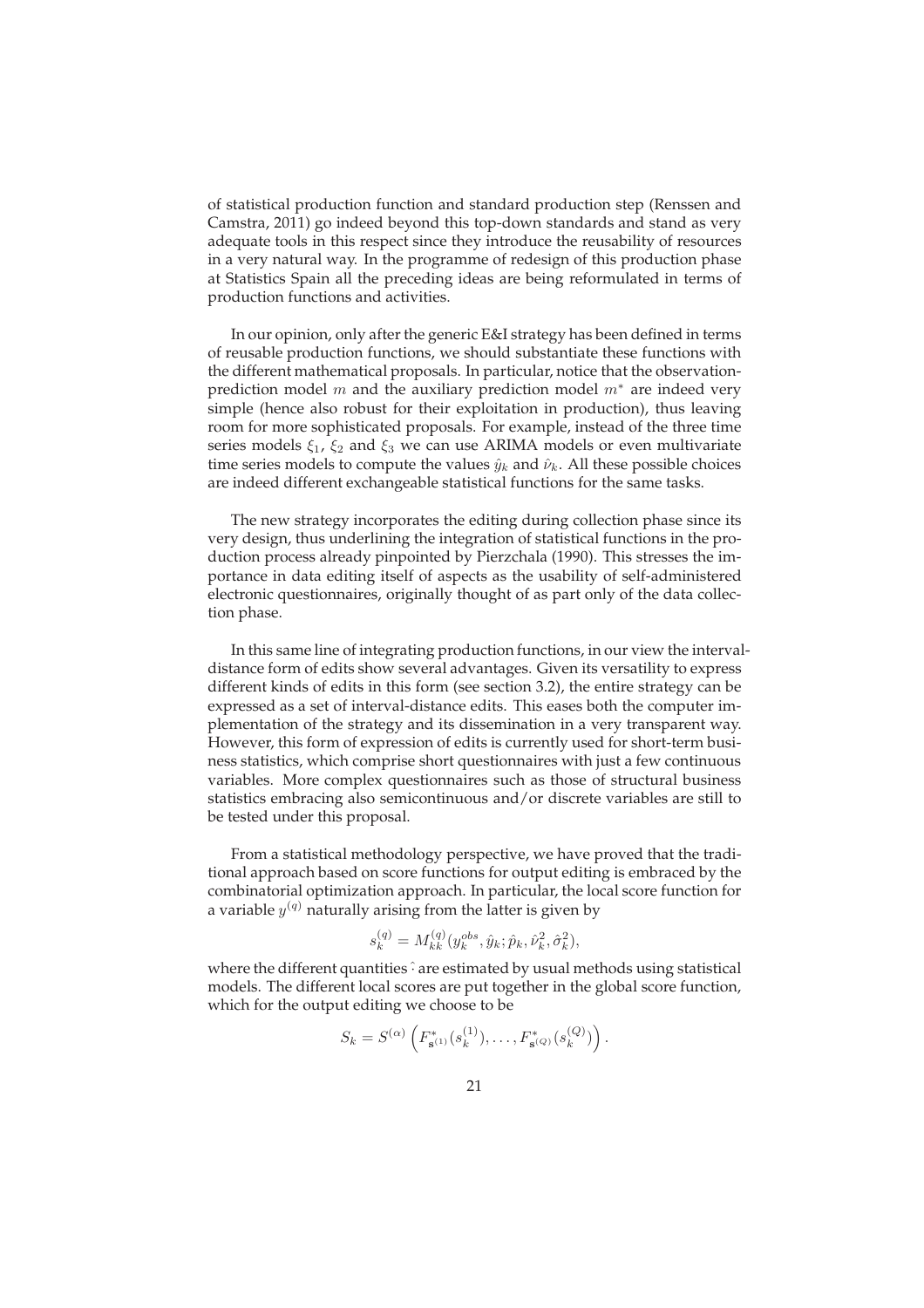The efficiency of this choice can be seen in figure 1. Firstly, notice that when more units are cross-sectionally selected at time  $t_1$  (top to bottom: 0, 50, 100, 150, 200) more somewhat influential units are detected. The detection of influential units also takes place when cross-sectionally selecting units at  $t_2$  (left to right: 100, 150, 200). Indeed, the latter is more efficient than the former, thus indicating the power of using cross-sectional information: the more you use the more efficient you are. This strongly suggests that this cross-sectional dimension should be exploited in the application of edits upon each unit as soon as possible. This means that this information should be incorporated into the limits and threshold of the interval-distance edits in real-time. This points at deriving an intermediate optimization problem from the generic problem (1) so that the available information Z comprises the already collected values. This remains to be done.

Both the simulation and its later implementation rest on assumptions that must be critically assessed. Firstly the different interval-distance edits partially incorporate both the longitudinal and cross-sectional dimensions. To this end, there exist different ways of partitioning the sample to compute the involved quantiles. We have directly chosen the dissemination cells, not testing other alternatives. Some of these cells have a critical size for the quantile computation and further testing could bring some improvement. Secondly, to assign the radius to each interval we have chosen the pseudo-hit rate HR. Other alternatives can also be considered. No further research has been conducted in this line. Conversely, the response simulation during the CAWI is admittedly too simplistic, thus driving us to too optimistic results (see figure 4), and more elaborate choices are currently under use in other surveys. Finally, the quantities  $E_{if}$  are admitted too *ad hoc* for this survey and its generalization to other surveys seems difficult to us. We are currently working on more standardized choices which do not depend so much on the particular survey.

This question of choice of the quantities  $E_{ij}$  is deeply connected to the allocation algorithm of the  $n_{cross}$  units for the cross-sectional phase. Notice that the need for such an algorithm arises from the multidomain character of the dissemination plan: which cell is given greater priority? In this sense, the algorithm is noticeably heuristic and a more rigourous treatment in terms of an optimization problem would be desirable.

According to EDIMBUS (2007) the entire preceding process lacks a final stage: the monitoring and fine-tuning of the strategy using performance indicators. This would allow us to assess the performance of each edit. However, the generalization to other surveys has been prioritized over the monitoring. Thus, it also remains to be done.

From the final output perspective, given the importance of short-term business statistics to measure the day-to-day economic situation and possible changes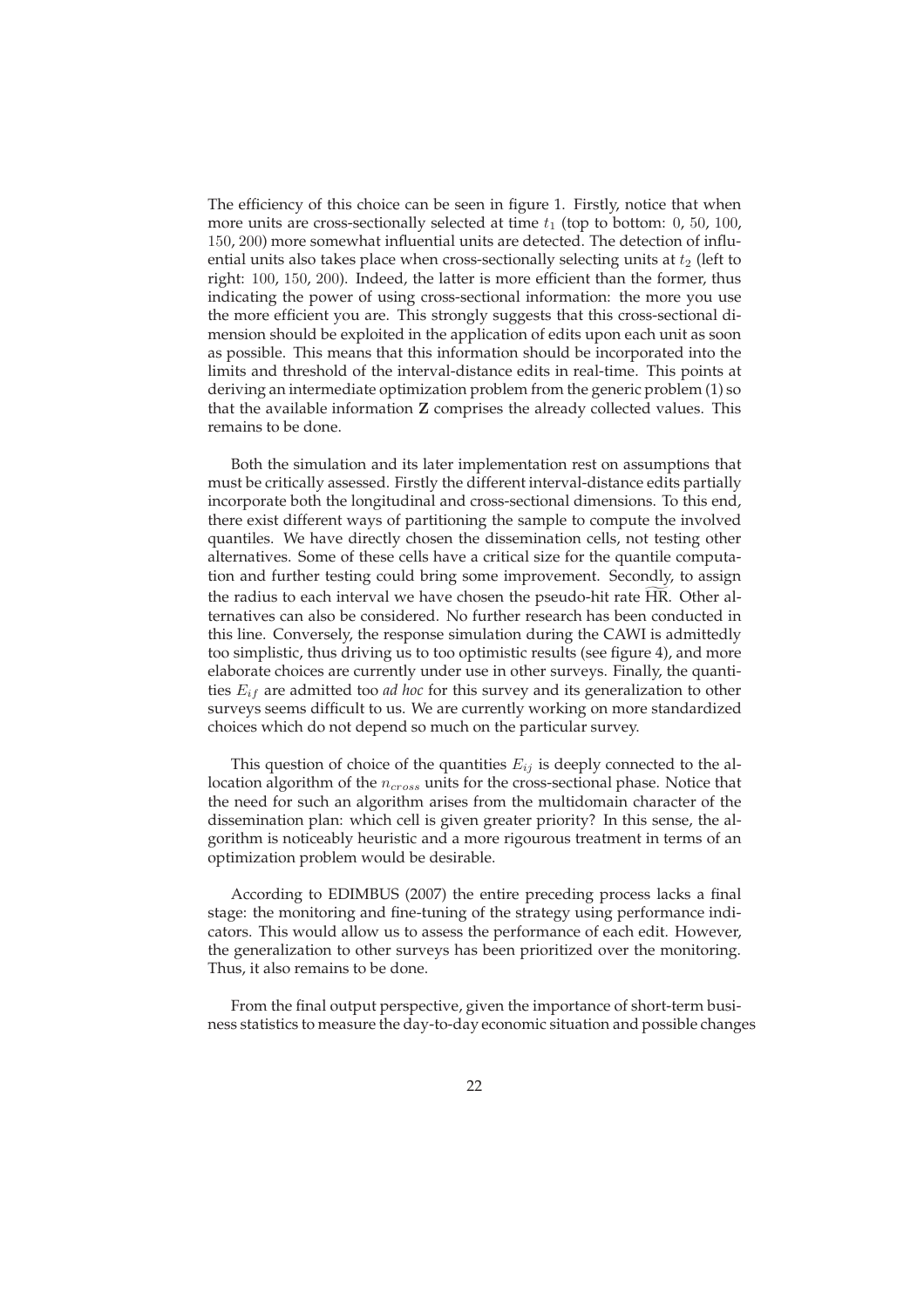in its evolution, we see judging by figure 2 that the proposed E&I strategy yields indeed measurements of change rates in the indices with no noticeable error. Thus it does not impinge negatively on the survey quality.

Finally, the figure 4 shows a notable descending in the number of units to edit interactively, thus a gain in efficiency. The predicted rate has not been reached, indicating the need for the preceding revision of some simulation assumptions, in particular the response simulation during the CAWI. Also the final two multivariate edits to control the breakdown into markets need further research. The implementation in production has been again prioritized over further research. The current surveys under implementation will incorporate all future novelties.

# **A The greedy search algorithm to solve the combinatorial problem**

The greedy search algorithm to solve the combinatorial problem  $P_{co}$  is based on a very simple idea. Let  $I_0 = \{1, ..., n\}$  denote the index set of components of the selection strategy vector R. We begin by considering the vector  ${\bf r}^{(0)} = (1,\ldots,1)^t$  and choose a component  $i^* \in I_0$  whose value is to be transformed into 0:  $r_{i^*} = 1 \rightarrow r_{i^*} = 0$ . If the new vector  $\mathbf{r}^{(1)}$  so obtained satisfies every restriction, this is the (sub)optimal solution; otherwise fix  $r_{i^*} = 0$ , set  $I_1 = I_0 - \{i^*\}$  and choose another component  $i^*$  in  $I_1$  whose value is to be also transformed into 0. Proceed iteratively until the vector  $\mathbf{r}^{(l)}$  so obtained satisfies every restriction.

To choose the component  $i_l^*$  in each iteration  $l$  Salgado et al. (2012) proposed to use an infeasibility function  $h(\mathbf{r}) = \sum_{q=1}^{Q} (\mathbf{r}^T \mathbf{M}^{(q)} \mathbf{r} - \eta_q)^+$  so that  $i_{l+1}^* = \text{argmin}_{k \in I_l} h(\mathbf{r}^{(l+1)})$ . The sooner every restriction is satisfied, the closer the suboptimal solution will be to the exact optimal solution. Indeed, they will occassionally coincide. Notice that we can write

$$
h(\mathbf{r}_{l+1}) = \sum_{q=1}^{Q} \left( \mathbf{r}_{l}^{T} \mathbf{M}^{(q)} \mathbf{r}_{l} - M_{i_{l+1}^{*} i_{l+1}^{*}}^{(q)} - \eta_{q} \right)^{+},
$$

so that the choice of the  $i^*$  is indeed a choice of seeking the simultaneous fulfillment of every restriction by finding the joint maximal values  $M_{i^*i^*}^{(q)}$  for all  $q$ . In this proposal this is undertaken by minimizing the infeasibility function  $h$ . But this can be slightly generalized.

If we focus on the selection of the component  $i^*$  instead of the infeasibility function, we can choose  $i_{l+1}^* = \text{argmax}_{k \in I_l} S\left(M_{kk}^{(1)}, \ldots, M_{kk}^{(Q)}\right)$ . For example, we can choose  $i^*_{l+1} = \text{argmax}_{k \in I_l} \max_{1 \le q \le Q} M^{(q)}_{kk}$  or  $i^*_{l+1} = \text{argmax}_{k \in I_l} \sum_{q=1}^Q M^{(q)}_{kk}.$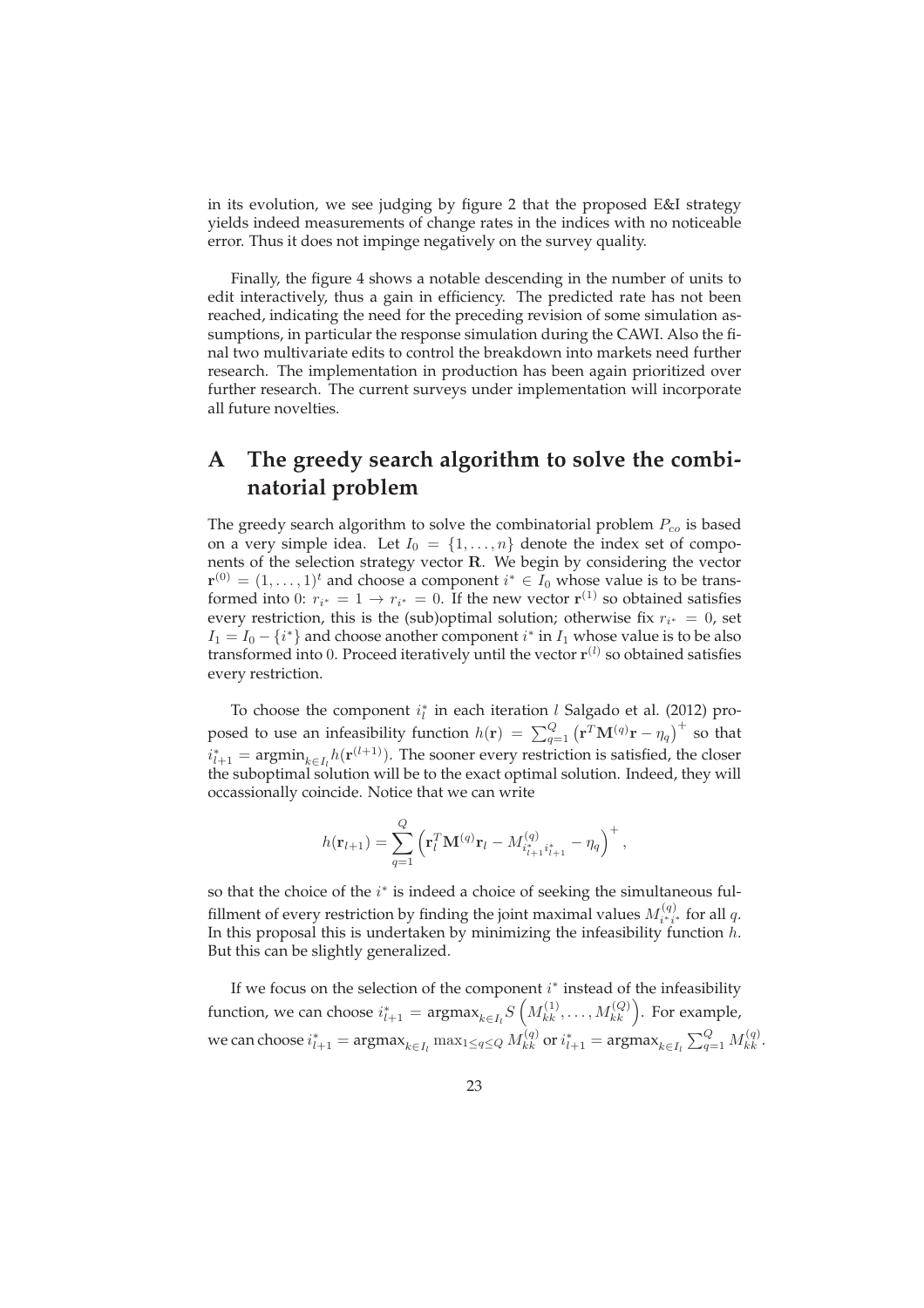We can think of each choice of  $S$  as the minimum of a certain infeasibility function *h*. In the next appendix we will show that the diagonal entries  $M_{kk}^{(q)}$  play the role of local score functions, while the function  $S$  is equivalent to a global score function.

# **B The prioritization algorithm and the equivalence with the score function approach**

Firstly, we discuss the prioritization algorithm. Then we will use it together with the results of the preceding appendix to establish the equivalence with the traditional score function approach.

The main idea behind the prioritization of units using the combinatorial optimization  $P_{co}$  is the construction of an adequate sequence of upper bounds η. We start by setting  $η_q^{(0)} = \sum_{k \in s} M_{kk}^{(q)}$  and  $Ω^{(0)} = \{1, ..., n\}$ . Then we solve problem  $P_{co}(\boldsymbol{\eta}^{(0)},\Omega^{(0)})$ , whose solution is  $\mathbf{r}^{(0)}\,=\,(1,\ldots,1)^T.$  No unit is selected, as expected. Then we reduce the upper bounds to  $\eta^{(1)}$  and set  $\Omega^{(1)}=\Omega^{(0)}$  so that the solution  ${\bf r}^{(1)}$  to the new problem  $P_{co}(\boldsymbol\eta^{(1)},\Omega^{(1)})$  is  $r_k=1$ for all  $k$ , except for one  $r_{k^*} = 0$ . Unit  $k^*$  has been selected. Again we reduce the upper bounds to  $\eta^{(2)}$  and set  $\Omega^{(2)} = \Omega^{(1)}|_{r_{k^*}=0}$ , i.e. the set of possible solutions  $\mathbf{r} \in \Omega_1$  with  $r_{k^*} = 0$ . This procedure is repeated *n* times. The prioritization is given by the sequence of indices  ${k_l^*}_{l=1,\dots,n}$  which in each iteration indicates the new unit selected.

Now, conjugating both this algorithm with an appropriate sequence of bounds  $\{\boldsymbol{\eta}^{(l)}\}_{l=1,\dots,n}$  and the choice of the infeasibility function h we can recover the traditional score function approach to selective editing. If  $\eta_q^{(l+1)} = \sum_{k \in I_l} M_{kk}^{(q)} \max_{k \in I_l} S\left(M_{kk}^{(1)}, \ldots, M_{kk}^{(Q)}\right)$  and the infeasibility function is chosen so as to have  $i_{l+1}^* = \mathrm{argmax}_{k \in I_l} S\left(M^{(1)}_{kk}, \ldots, M^{(Q)}_{kk}\right)$  in each iteration of the greedy algorithm, then the prioritization of units is given by the descending order of the values of  $S\left(M_{kk}^{(1)},\ldots,M_{kk}^{(Q)}\right)$ .

To prove it, note that in iteration  $l + 1$  of the prioritization algorithm the restrictions of the problem read

$$
\mathbf{r}_{l+1}^T \mathbf{M}^{(q)} \mathbf{r}_{l+1} - \eta_q^{(l+1)} \le 0 \quad q = 1, \dots, Q. \tag{4}
$$

Now to solve the problem in this iteration we substitute  $\eta_q^{(l+1)} = \sum_{k \in I_l} M_{kk}^{(q)} \max_{k \in I_l} S\left(M^{(1)}_{kk}, \ldots, M^{(Q)}_{kk}\right)$  into equation (4) to arrive at

$$
\mathbf{r}_{l+1}^T \mathbf{M}^{(q)} \mathbf{r}_{l+1} - \mathbf{r}_l^T \mathbf{M}^{(q)} \mathbf{r}_l + \max_{k \in I_l} S\left(M_{kk}^{(1)}, \ldots, M_{kk}^{(Q)}\right) \le 0, \quad q = 1, \ldots, Q. \tag{5}
$$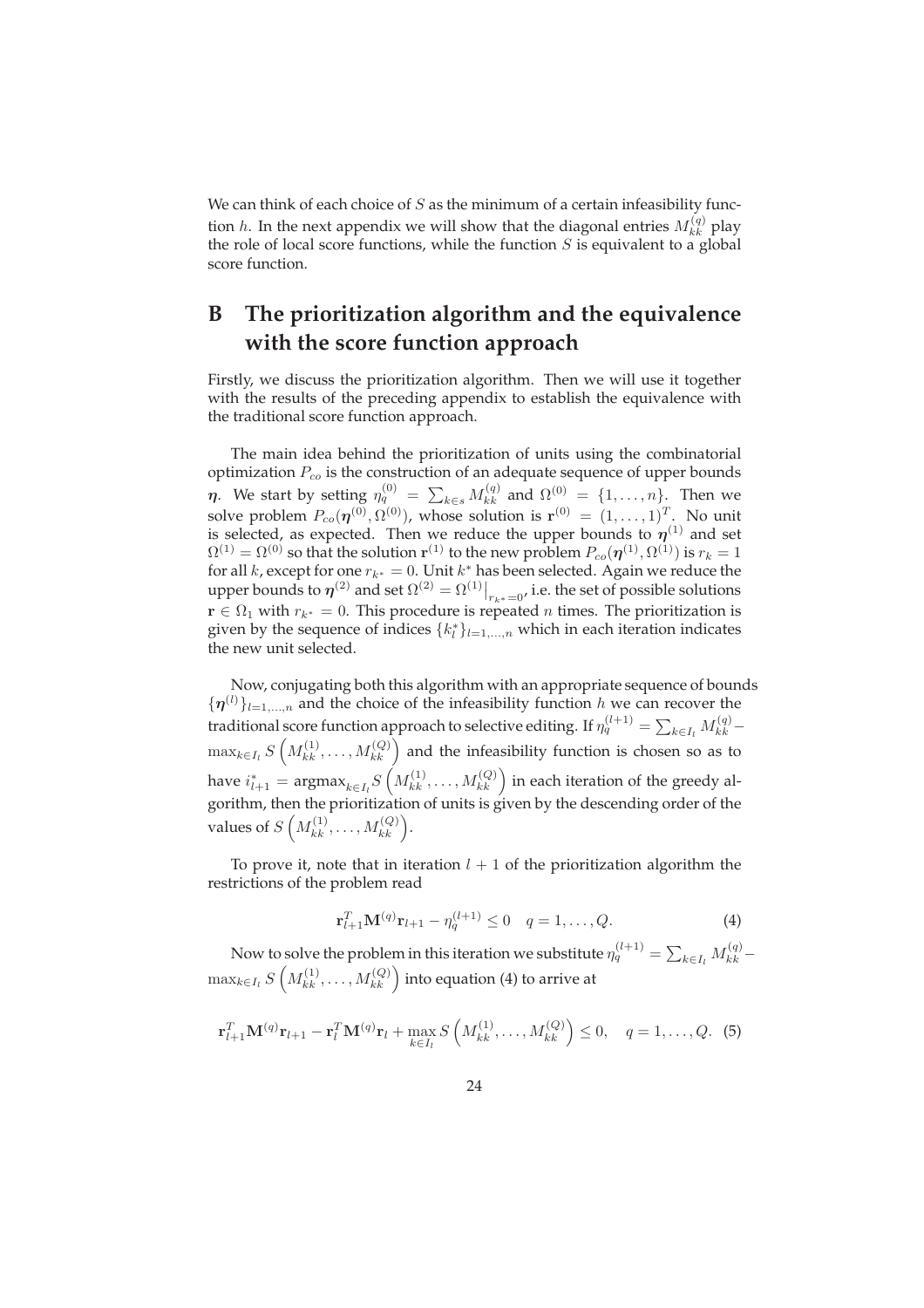Now the suboptimal solution  $r_{l+1}$  found with the recipe

$$
i_{l+1}^* = \text{argmax}_{k \in I_l} S\left(M_{kk}^{(1)}, \ldots, M_{kk}^{(Q)}\right)
$$

in the greedy algorithm is precisely  ${\bf r_l}$  with  $r_{i_{l+1}^*}=0$ , since equation (5) reduces to  $M_{i'i'}^{(q)} \ge \max_{k \in I_1} S\left(M_{kk}^{(1)}, \ldots, M_{kk}^{(Q)}\right)$  for all q. Thus  $i^* = i_{l+1}^*$  makes  $r_l$  to satisfy every restriction.

Finally the ordering given by  $i^*_{l+1} = \text{argmax}_{i \in I_l} S\left(M^{(1)}_{kk}, \dots, M^{(Q)}_{kk}\right)$ ,  $I_{l+1} =$  $I_l - \{i_{l+1}^*\}$  is exactly the decreasing order of the values  $S\left(M_{kk}^{(1)}, \ldots, M_{kk}^{(Q)}\right)$ . If we think of  $M_{kk}^{(q)}$  as local score functions and of S as a global score function, we are reproducing the traditional approach.

## **References**

- INE (2011). *Industrial Turnover Indices. Industrial New Orders Received Indices. Base 2005. CNAE-09. Methodological Manual*.
- Abramowitz, M. and Stegun, I.A. *Handbook of mathematical functions*. Dover.
- Arbués, I., González, M., and Revilla, P. (2012). A class of stochastic optimization problems with application to selective data editing. *Optimization* **61**, 265–286.
- Arbu´es, I. and Revilla, P. Score functions under the optimization approach. *UNECE Work Session on Statistical Data Editing*, WP**1**, 1–9.
- Arbués, I., Revilla, P., and Saldaña, S. (2011). Selective editing as a stochastic optimization problem. *UNECE Work Session on Statistical Data Editing*, WP**18**, 1–10.
- Arbués, I., Revilla, P., and Salgado, D. (2012). Optimization as a theoretical framework to selective editing. *UNECE Work Session on Statistical Data Editing*, WP**1**, 1–10.
- Arbués, I., Revilla, P., and Salgado, D. (2013). An optimization approach to selective editing. *Journal of Official Statistics* **29**, 489–510.
- Bercebal, J.M. and Maldonado, J.L. IRIA: statistics production model of the National Statistical Institute of Spain. *Meeting on the Management of Information Systems*, WP**23**, 1–12.
- Caporello, G.L. and Maravall, A. Program TSW. Revised Reference Manual. *Documentos Ocasionales* núm. 0408. Banco de España.
- de Waal, T. (2005). Solving the error localization problem by means of vertex generation. *Survey Methodology* **29**, 71–79.
- de Waal, T., Pannekoek, J., and Scholtus, S. (2011). *Handbook of statistical data editing and imputation*. Wiley.